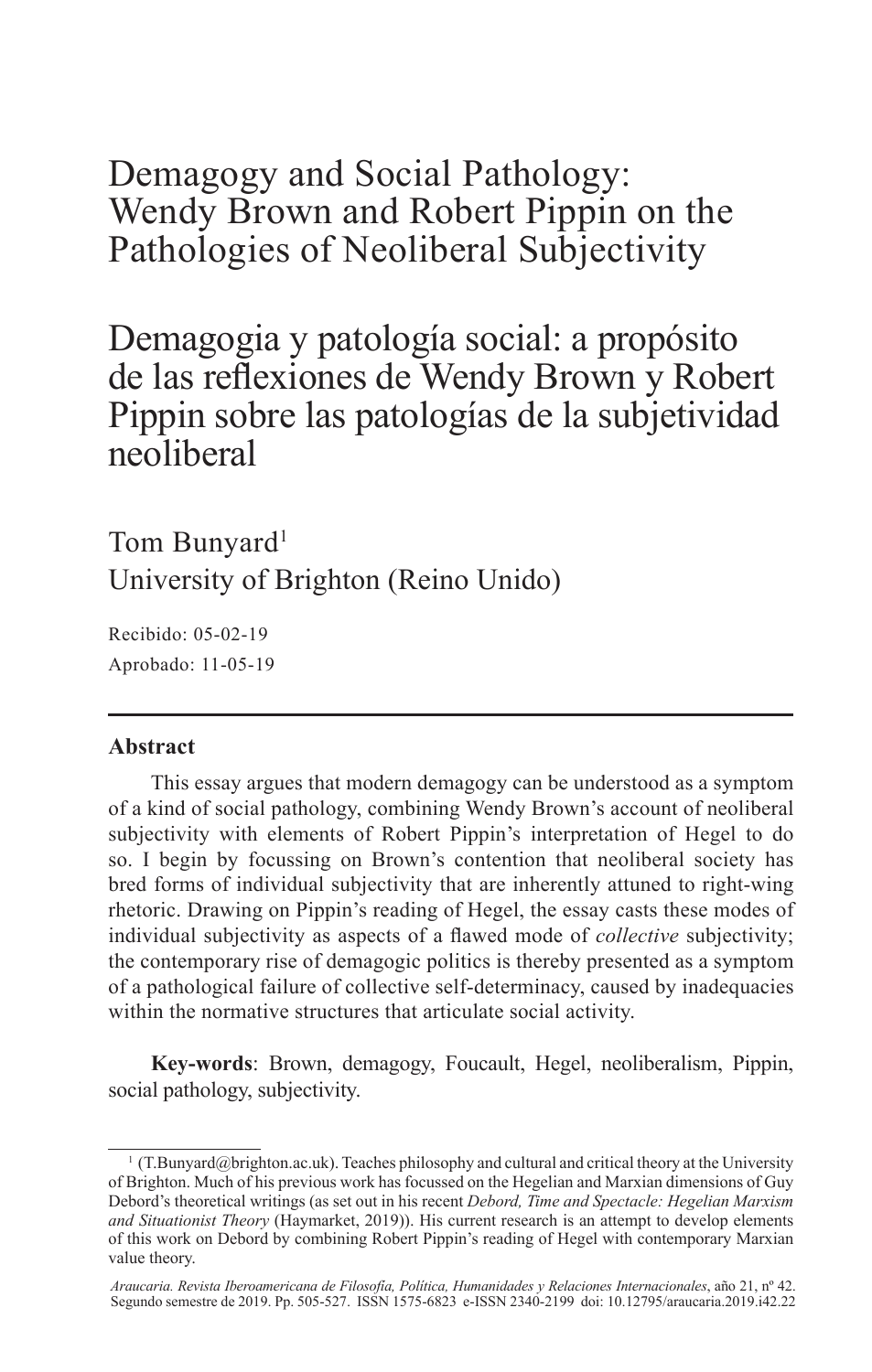#### **Resumen**

Este ensayo argumenta que la demagogia moderna puede ser entendida como un síntoma de una especie de patología social, combinando el relato de Wendy Brown sobre la subjetividad neoliberal con elementos de la interpretación de Robert Pippin sobre Hegel. Comienzo centrándome en la afirmación de Brown de que la sociedad neoliberal ha creado formas de subjetividad individual que están en sintonía con la retórica de la derecha. Basándose en la lectura de Pippin de Hegel, el ensayo presenta estos modos de subjetividad individual como aspectos de un modo defectuoso de subjetividad colectiva. El surgimiento contemporáneo de la política demagógica se presenta así como un síntoma de un fracaso patológico de la autodeterminación colectiva, causado por las insuficiencias dentro de las estructuras normativas que articulan la actividad social.

**Palabras-clave**: Brown, demagogia, Foucault, Hegel, neoliberalismo, Pippin, patología social, subjetividad.

## **Introduction**

In a recent article in *Critical Times*, entitled 'Neoliberalism's Frankenstein', Wendy Brown argues that neoliberal social relations have created a monster. Building on Foucault's indications that neoliberalism is not just an economic project, but rather "a governing rationality generating distinctive kinds of subjects",<sup>2</sup> she contends that neoliberalism's contemporary formations have produced a particularly dangerous kind of subject: a mode of subjectivity that has an inherent tendency towards expressing its frustrations in nationalist and authoritarian forms, and which is also highly susceptible to manipulation.

Brown does not define her use of the word "subjectivity", but it seems clear from both how she uses it and from the Foucaultian inspiration of that usage, that it is intended to denote the socially informed dispositions of individual agents. Her claim is that the advance of neoliberal social projects over the past several decades has affected the attitudes, aspirations, and comportment of individuals within society.3 The manner in which this has taken place is held to stem from the conception of freedom that informs neoliberalism's general rationale (she refers to the latter as "neoliberal reason"4 ). This is a notion of freedom in which liberty is identified with the independence of the private individual, and in which perspectives and projects that focus on what she

<sup>2</sup> Brown (2018), 61.

<sup>&</sup>lt;sup>3</sup> See also Brown 2015.

<sup>4</sup> Brown (2018), 67.

*Araucaria. Revista Iberoamericana de Filosofía, Política, Humanidades y Relaciones Internacionales*, año 21, nº 42. Segundo semestre de 2019. Pp. 505-527. ISSN 1575-6823 e-ISSN 2340-2199 doi: 10.12795/araucaria.2019.i42.22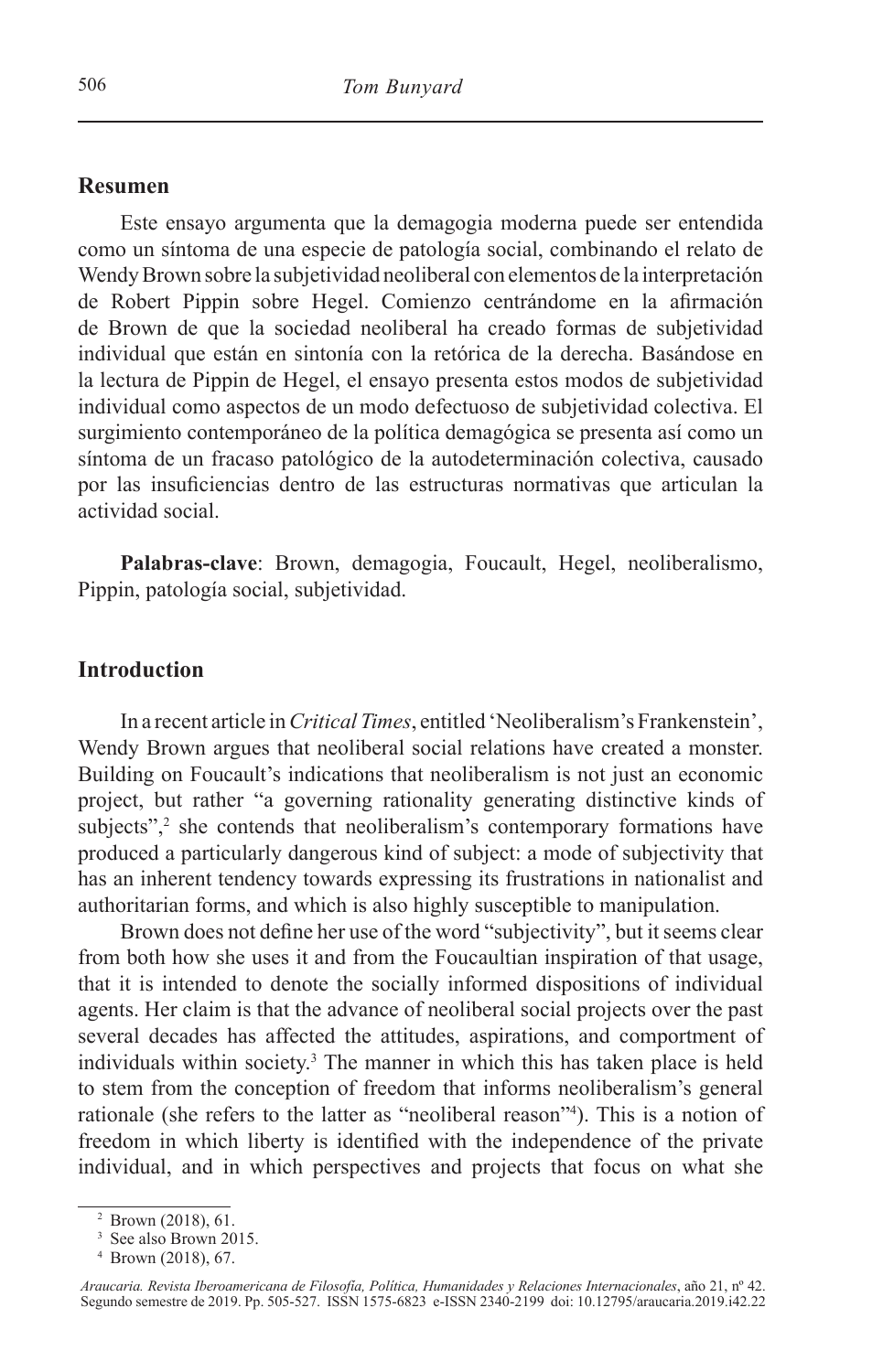refers to as the "social" (e.g. social planning, social provision, social justice, etc.) are viewed with scepticism, and even antipathy. The result, she claims, is the dispersal, throughout the populace, of subjective dispositions that are inclined towards an emphasis on the private and the individual, and wary of the potentially domineering effects of the state and social provision; dispositions that are thus acclimatised to the break-up and privatisation of social structures, and wary of resistance to marketisation. Furthermore, this has also bred a more general inclination towards the affirmation of particularity *vis a vis* universal rules and structures: an inclination towards asserting and defending particular identities, traditions, beliefs and opinions, and towards rejecting formations such as the state, secularity, cosmopolitanism, and  $-$  at the extreme  $-$  the impersonal rulings of science and reason.<sup>5</sup> Brown's central contention, then, is that the neoliberal restructuring of society has provided fertile ground for the recent popular turn towards the political right.

Although demagogy is not Brown's primary focus in this text, her argument bears directly on questions concerning the contemporary prominence and success of demagogic politics. Because the subjectivity that she describes is primed to respond to right-wing and nationalist rhetoric, its frustrations can be easily channelled through such rhetoric; and when those frustrations are fed by socio-economic problems and privations, as is the case today, demagogy of this kind can flourish. Furthermore, Brown's approach also serves to highlight an important aspect of modern demagogy: it implies that the latter cannot be fully explained by looking solely at the actions and claims of specific demagogues, or indeed at the socio-economic conditions and media that have driven audiences towards them. Instead, it indicates that the roots of modern demagogy need be traced to a more fundamental basis, located in the ways in which modern social relations shape individual subjectivities. This entails that her essay carries a further implication. Because her account highlights a general propensity towards such politics, it is not only relevant to the rise of our most prominent modern demagogues: it can also offer a useful perspective on related cultural and political phenomena (e.g. the growth of right-wing media punditry; the online spread of conspiracy, outrage and misinformation; the rise of the so-called 'alt-right'; the current host of provocateurs, gurus and self-

<sup>&</sup>lt;sup>5</sup> Brown's remarks can be supplemented here by noting that this emphasis on individual opinion, and indeed the skepticism that it engenders towards more substantial truth-claims, accords with some of the ambitions of the original neoliberal theorists. According to Hayek, for example, "the case for individual freedom rests chiefly on the recognition of the inevitable ignorance of us all" (quoted in Mirowski (2013), 78), and on the view that the market can function as "an information processor more powerful than any human brain" (Mirowski (2013), 54). Hayek, in other words, was certain (contradictorily) that the market is the only source of genuine certainty regarding social policy and provision (see Brecher 2019 for commentary on this point). Such a view entails that any presumption to be able to ascertain what really is good for ourselves and for society can only seem hubristic, and indeed be tantamount to the arbitrary imposition of one subjective viewpoint upon all others.

*Araucaria. Revista Iberoamericana de Filosofía, Política, Humanidades y Relaciones Internacionales*, año 21, nº 42. Segundo semestre de 2019. Pp. 505-527. ISSN 1575-6823 e-ISSN 2340-2199 doi: 10.12795/araucaria.2019.i42.22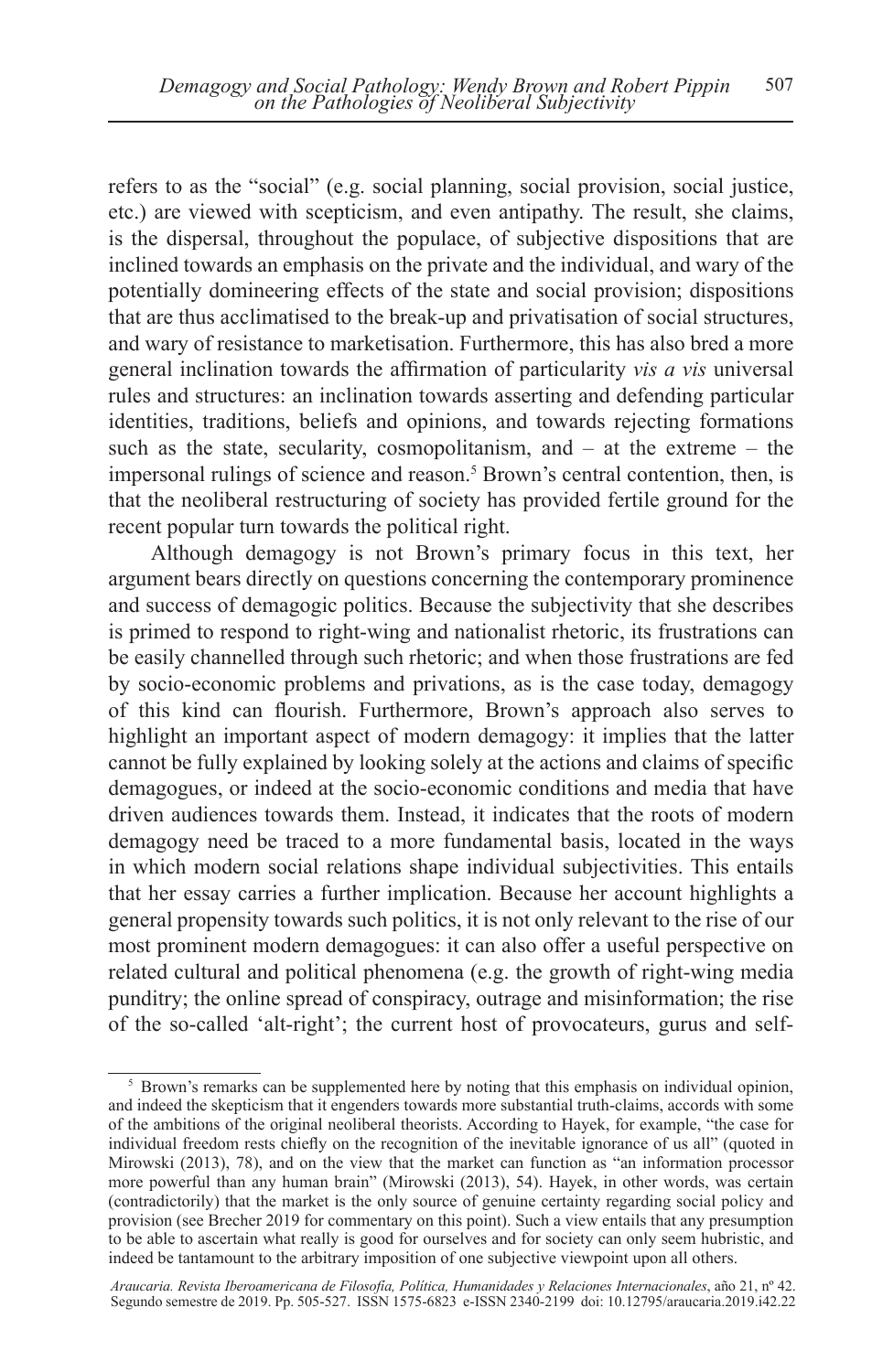proclaimed 'outsiders' who purport to challenge the values of a liberal elite; etc.).6 If the term 'demagogy' can be understood to encompass such varied phenomena – and I would argue that it should indeed be so understood<sup>7</sup> – then Brown's approach offers a means of theorising their common basis. This then renders it possible to view modern demagogy as a symptom of a kind of *social pathology*, i.e. as a symptom of a flawed set of social relations. My aim in this essay is to try to develop that implication, although I shall do so by adopting a rather different theoretical framework from Brown's own.

I should emphasise that 'social pathology' is not a phrase that Brown uses (in fact, her caution towards normative evaluations of politics and power would entail a degree of distance from the way in which I intend to employ the term here). My use of the term is informed by the work of the prominent Hegel commentator Robert Pippin.<sup>8</sup> For many years, Pippin has advanced an ingenious reinterpretation of Hegel's philosophy that cuts away the latter's grander metaphysical aspects, and which re-casts many of the elements of Hegel's work that seem hard to sustain today.<sup>9</sup> I shall outline this interpretation below, but suffice it to say here that it places particular emphasis on Hegel's presentation of reason as a collective and social enterprise. 'Spirit', for Pippin, is not some kind of animistic cosmic force, as in many traditional readings of Hegel: instead, it is simply reason, albeit reason understood as a collective, social activity. Importantly for our concerns, Pippin also stresses that the operation of such collective rationality is prone to periodic breakdowns and crises. In his reading, these breakdowns are caused by failings in the basic coherence and unity that a community requires in order to shape and determine its affairs freely, self-consciously, and collectively.

These ideas inform a recent article that Pippin wrote in the wake of the Trump election: 'Hegel on Social Pathology: The Actuality of Unreason'. The essay suggests that Hegel's indications concerning such failings and breakdowns could be used to illuminate the "collective irrationality"10 of our own contemporary circumstances. With that suggestion in mind, I shall try to place Pippin's notion of social pathology in relation to Brown's diagnosis. By combining the salient elements of their analyses, I hope to arrive at a perspective

<sup>6</sup> Brown clearly has such a broad spectrum of phenomena in mind: two of her essay's three epigraphs concern Marine Le Pen and UKIP, and the third refers to Milo Yiannopoulos.

All such phenomena involve the pursuit of political agendas by pandering to the immediacy of popular emotion, rather than to rational deliberation. All exploit popular desires, prejudices and fears, and set the latter's energies against the complacencies and ineffectuality of a supposed status quo.

<sup>&</sup>lt;sup>8</sup> My approach will also differ from that of Axel Honneth, who has become closely associated with an overtly normative conception of social pathology. In place of Honneth's focus on recognition, I shall draw on Pippin's interest in the production, use and contestation of the norms that articulate social activity.

<sup>9</sup> This interpretation was set out most fully and originally in his *Hegel's Idealism: The Satisfactions of Self-Consciousness* (Pippin 1989), and has been developed in Pippin's many subsequent works.

<sup>10</sup> Pippin (2017), 350.

*Araucaria. Revista Iberoamericana de Filosofía, Política, Humanidades y Relaciones Internacionales*, año 21, nº 42. Segundo semestre de 2019. Pp. 505-527. ISSN 1575-6823 e-ISSN 2340-2199 doi: 10.12795/araucaria.2019.i42.22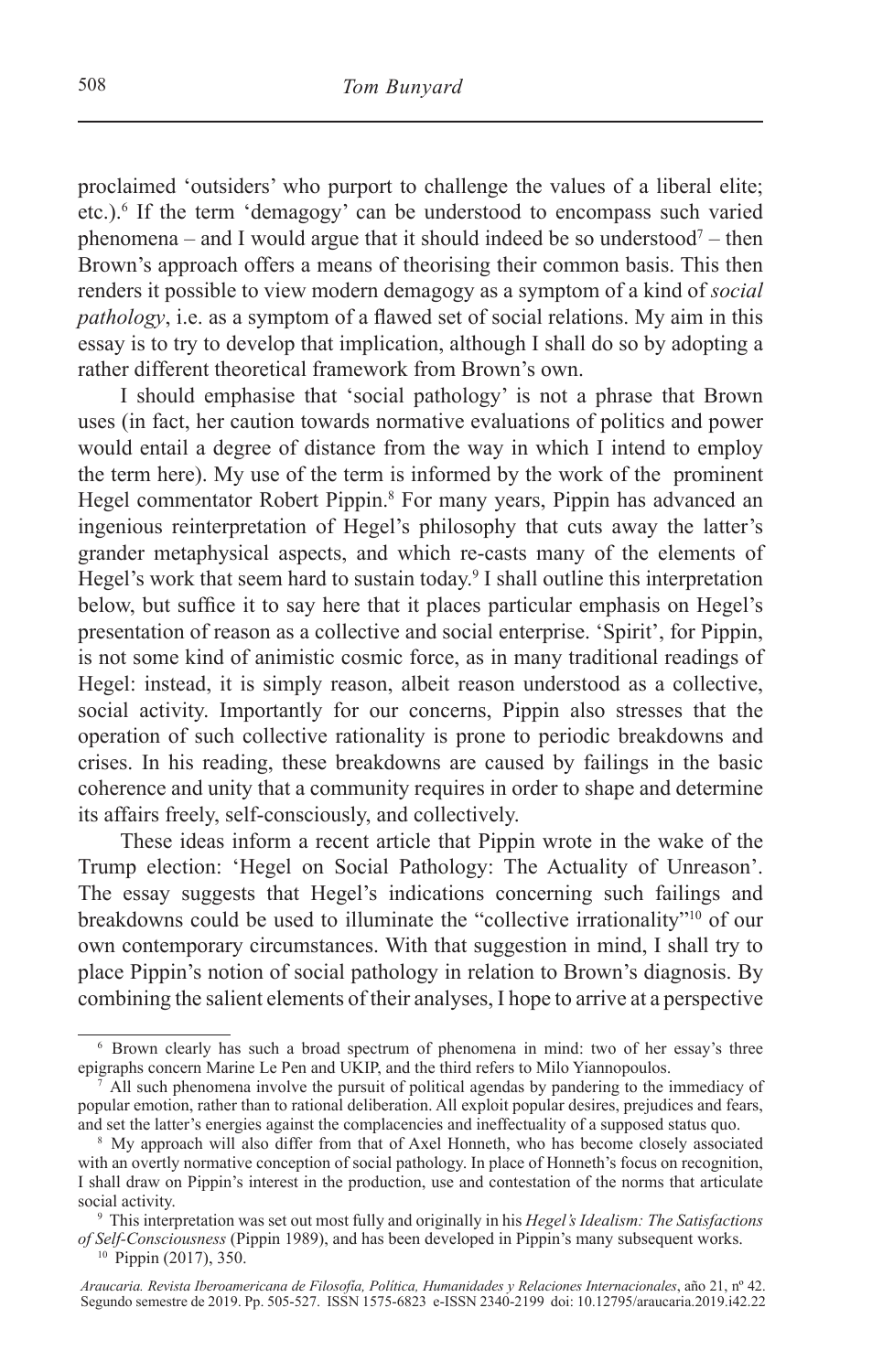on the social pathology proper to modern neoliberal demagogy. To that end, I shall adopt the following approach: where Brown uses Foucault to talk about pathological forms of *individual* subjectivity, I shall draw on elements of Hegel's philosophy, and on Pippin's interpretation thereof, to propose that deeper problems might lie in the form of *collective* subjectivity that constitutes our current social formation. I shall then propose that much modern demagogy (broadly construed, as above) can be understood as a symptom of that deeper pathology, and thus as an indication of a failure of coherent collective selfdeterminacy.

Needless to say, that statement of intent demands an explanation of what it might mean to talk about a 'self-determinate' 'collective subject', and a fuller defence of why it might be relevant to do so. I shall try to provide such explanations below. They will prove easier, however, if I first describe Brown's claims in a little more detail.

### **The Neoliberal Frankenstein**

As we have seen, Brown's argument is centred around the conception of freedom that she sees as constitutive of "neoliberal rationality".11 Through a discussion of the ideas of Friedrich Hayek – one of the chief architects of modern neoliberalism – she contends that this is a view in which freedom is essentially understood in terms of the absence of restrictions, and in which the individual agent is absolutely primary. The best way to avoid such restrictions, according to Hayek, and to thereby maximise individual freedom, is to organise society on the basis of market principles. This is because doing so would entail prioritising individual choice. The social programme that follows from these views is one in which the private sphere should be expanded and left as unregulated as possible, and in which the social (the shared, collectively managed, and state-organised elements of society) should be progressively restricted and privatised.

According to Brown, the resultant neoliberal drive towards the expansion of the private, and towards the concomitant restriction of the social, has been pursued to such an extreme degree that the private has now virtually *swallowed* the social. This has given rise to what she describes as a "new ethos of the nation",<sup>12</sup> insofar as a "public, pluralistic, secular democratic national imaginary" has been steadily replaced with what she calls a "private, homogenous, familial one."13 Her argument here is that, because the private

 $11$  Brown (2018), 61.

<sup>&</sup>lt;sup>12</sup> Brown (2018), 65-6.

<sup>13</sup> Brown (2018), 65-6.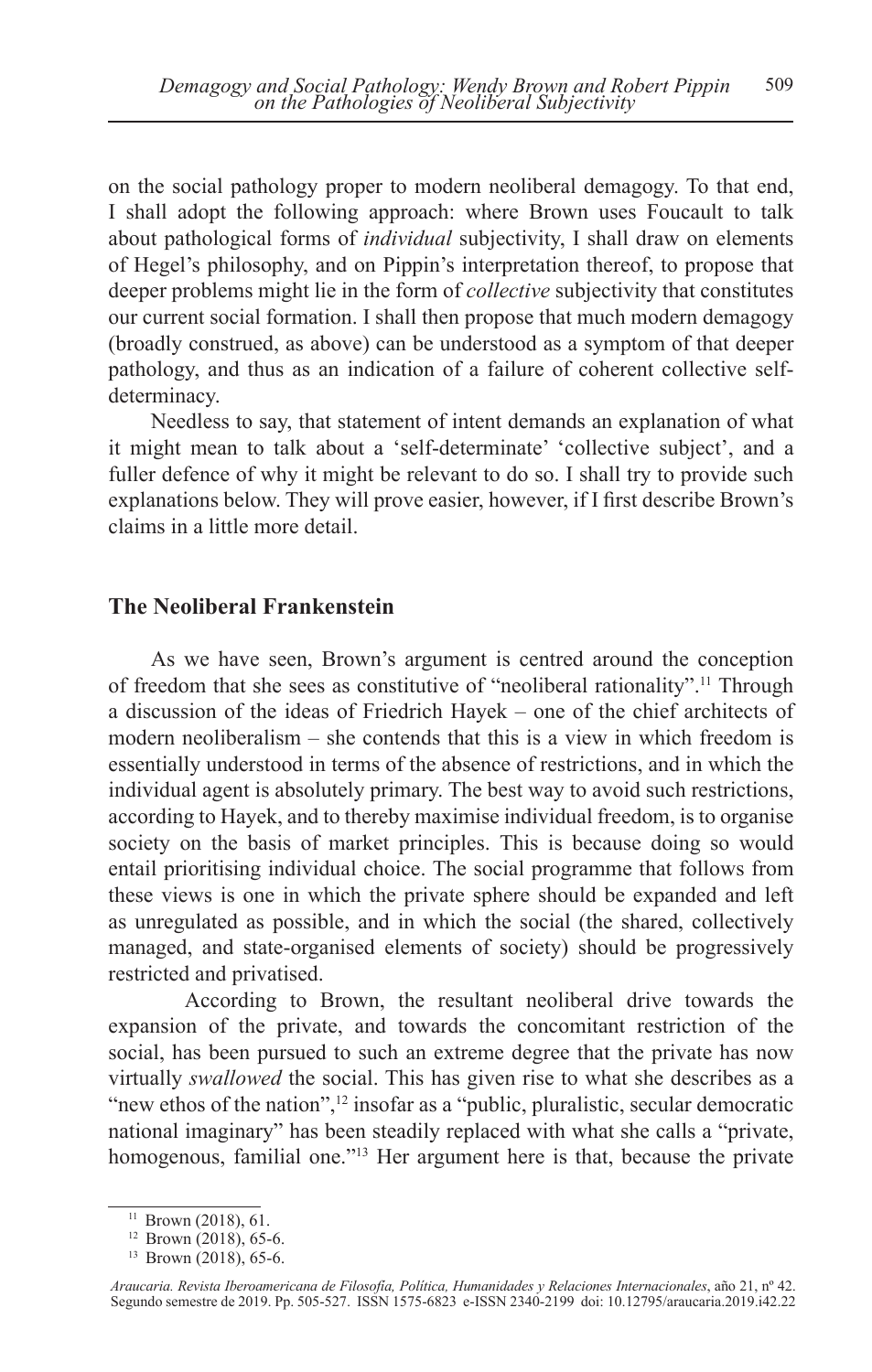and the familial have practically encompassed the social, the nation as a whole has become reconceived in the popular "imaginary" as a peculiar hybrid of business and home. Just as a domestic home is a private sphere characterised by distinct traditions, customs, characteristics, and attitudes – a space that ought to be kept distinct from external, universalising impositions – so too is the national 'home' conceived, in this "imaginary", as a space characterised by distinct traditions, cultural identities and beliefs. Such a space is thus in need of protection from abstract, transnational entities and values, and from threatening invaders and freeloaders. Moreover, just as a business requires strong, decisive management, able to make 'good deals', so too is the nation in need of a leadership able to operate as just such an executive. This dual notion of the private – both business and home at one and the same time – lends itself to support for authoritarian, pro-capitalist nationalism.<sup>14</sup>

This inclination is compounded by a tendency towards irrationality on the part of individual subjects (although I should add that 'irrationality' is my term, not hers). Brown argues that the identification of freedom with the private entails the prioritisation and affirmation of individual, independent belief. The attitudes fostered by neoliberalism thus invite the elevation of personal opinions and faiths over the more universal and impersonal rules of reason and science. When this is coupled to the tendency towards authoritarian nationalism outlined above, it renders those whose 'subjectivities' have been shaped in this manner prone to manipulation and influence by "plutocrats, Right-wing politicians, and tabloid media moguls".15

Yet as Brown acknowledges, all this is not enough, on its own, to explain the appetite for right-wing demagogy that characterises our contemporary context. As she puts it: "Neoliberal reason by itself … does not generate nationalist movements hell-bent on whitening nations, walling out immigrants and refugees, or vilifying feminists, queers, liberals, leftists, intellectuals, and even mainstream journalists."16 This requires a change in material conditions, capable of generating frustrations that can be readily articulated in this manner. This, according to Brown, has been provided by international and domestic economic shifts that have worsened the status and conditions of the "white working and middle class inhabitants" of the "Euro-Atlantic".<sup>17</sup> Owing to a combination of post- financial crisis austerity, growing inequality, and changes in the global flows of capital, trade and manufacture, these individuals are now facing diminishing socio-economic status, growing insecurity, and declining access to "decent incomes, housing, schools, pensions, and futures".18 When

<sup>&</sup>lt;sup>14</sup> See Nicola Clewer's essay in this volume.

<sup>15</sup> Brown (2018), 75.

<sup>16</sup> Brown (2018), 68.

<sup>17</sup> Brown (2018), 61.

<sup>18</sup> Brown (2018), 61.

*Araucaria. Revista Iberoamericana de Filosofía, Política, Humanidades y Relaciones Internacionales*, año 21, nº 42. Segundo semestre de 2019. Pp. 505-527. ISSN 1575-6823 e-ISSN 2340-2199 doi: 10.12795/araucaria.2019.i42.22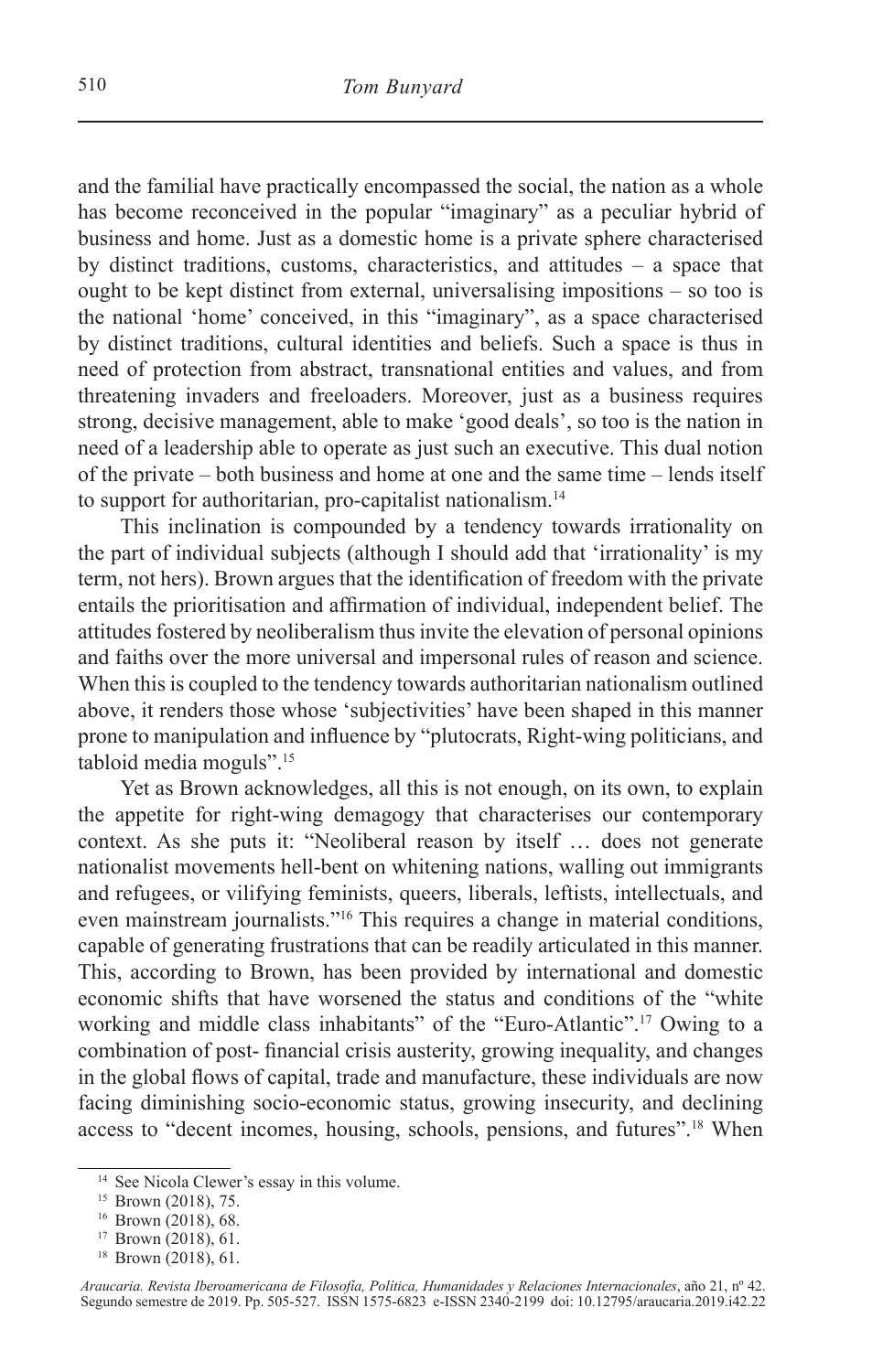channelled through the 'ethos' and subjectivity outlined above, Brown argues, the resulting disaffections can easily slip into resentment towards job-stealing foreigners (understood as dangers from 'outside'), threats to patriarchal, moral and religious traditions (understood as impositions upon 'private' custom), and towards a detached, condescending, 'politically correct' liberal elite (associated with the universalising dictates of the social). "*Et voilà*", she writes: "twentyfirst century authoritarianism in freedom's name!"<sup>19</sup>

This then brings us to the 'Frankenstein' metaphor invoked by the title of Brown's essay. Where Mary Shelley's hapless doctor unwittingly fashioned a monster through the pursuit of science, the concerns with freedom that motivated the original neoliberal theorists have, for Brown, produced a similarly destructive outcast; and just as Victor Frankenstein sought to create a figure of reason and beauty, but instead produced a wounded monster, so too, for Brown, have the neoliberals created an entity that differs sharply from their intentions.20 "Far from the calculating, entrepreneurial, moral and disciplined being imagined by Hayek and his intellectual kin," she writes, "this one is angry, immoral and impetuous, spurred by unavowed humiliation and thirst for revenge".21

I shall return to the issues raised by this metaphor below, because it is surely one of the most questionable aspects of her entire essay (casting great swathes of the aggrieved working class as a 'monster' is redolent, to say the very least, of the liberal elitism that this same subjectivity has turned against). But to sum up at this point: Brown's analysis locates the roots of far-right populism, and thereby those of the demagogic politics that the latter feeds, within a form of subjectivity that stems from the social relations that compose modern society. Now, if this account can be taken to identify a kind of social pathology, as I proposed at the outset of this essay, then how might we characterise that sickness?

### **The universal and the particular**

Brown's diagnosis amounts to an identification of a pathological mode of prioritising the *particular* over the *universal*. If we follow the steps of her argument, the progress of the disease would seem to work as follows.

<sup>19</sup> Brown (2018), 68.

<sup>&</sup>lt;sup>20</sup> As Mirowski points out, 'the starting point for neoliberalism is the admission ... that the conditions for its existence must be constructed, and will not come about "naturally" in the absence of concerted political effort and organisation' (Mirowski (2013), 53n). The neoliberal dissolution of 'the social', to use Brown's term, was thus a deliberate, and highly successful, project. Her Frankenstein metaphor is certainly problematic, but it is also apt, insofar as the neoliberal restructuring of society necessarily entailed the re-shaping of beliefs, aspirations, and modes of comportment.

<sup>21</sup> Brown (2018), 78.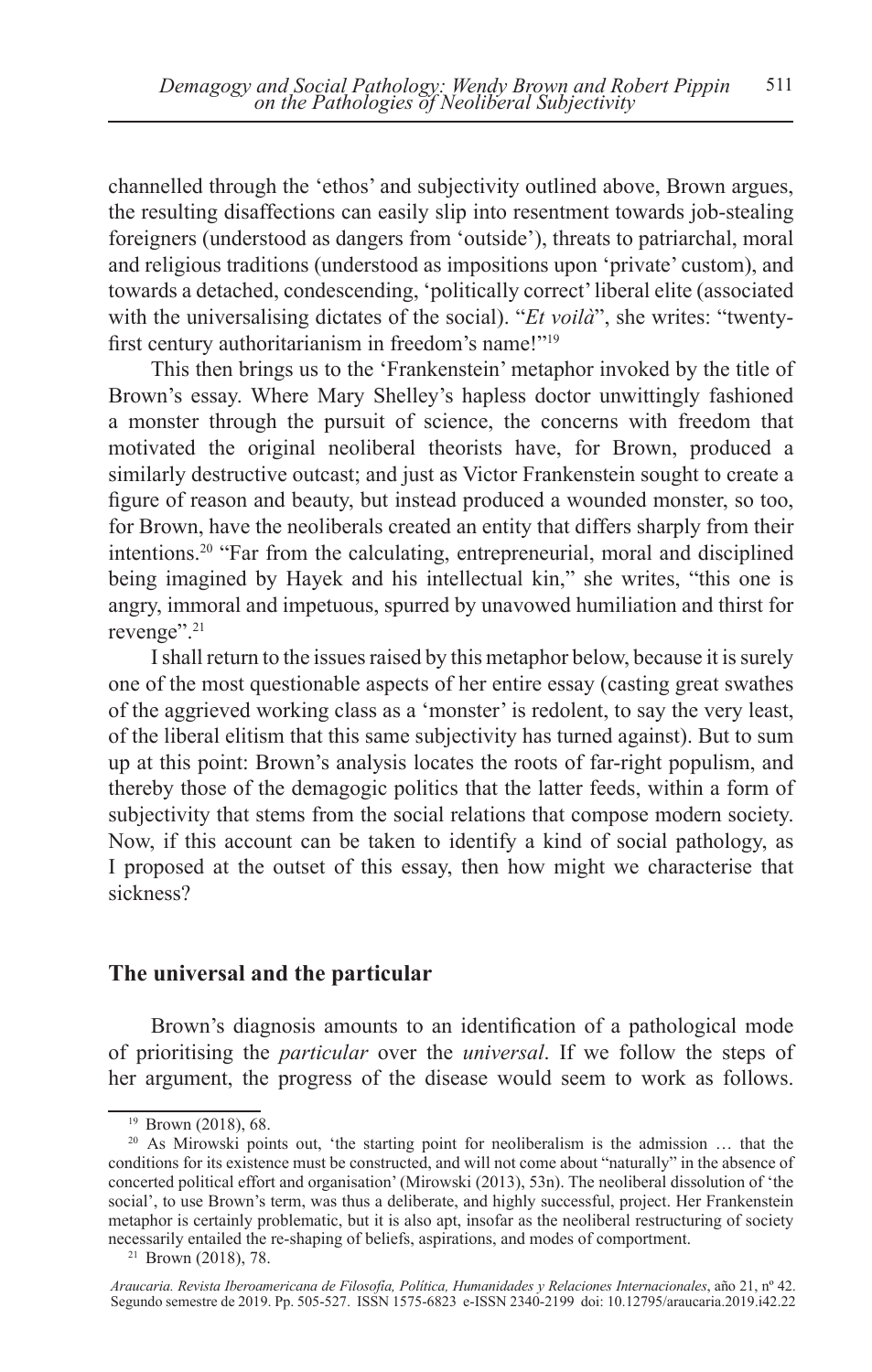(1) Firstly, neoliberal policies undermine the social in favour of the private, producing subjects inclined towards affirming individual freedom, and towards rejecting universalising impositions. (2) This inclination is then fed by forms of demagogy, which help to channel socio-economic frustrations into demands for the defence of individual freedom. The latter is, in consequence, seen to be threatened by attacks upon the status of particular identities, beliefs, traditions, and forms of individual agency. (3) This then prompts further, defiantly aggressive, affirmations of particularity: hence the angry contemporary endorsements of nationalism in response to the abstract universality of 'globalism'; of ethnicity and tradition against cosmopolitanism; of customary gender roles against the supposed dictates of 'political correctness', feminism and equality; and of individual faith *vis a vis* science and reason (this list could, of course, continue).

If this analysis of our contemporary situation is broadly correct – and in my view, it seems perceptive, at least as regards the political culture of the modern West – then what would be the relevance of adopting the more Hegelian stance to which I referred earlier? In what way might it be able to supplement Brown's analysis?

The point is that Hegel's philosophy is fundamentally concerned with the relation between universality and particularity. The details of that concern form the heart of his complex metaphysics, which cannot be addressed here, but the general theme of his ambitions in this regard can be introduced by simply noting that his work is not the imperialistic, domineering logic of legend. One of the primary charges that is often levelled against Hegel's philosophy is that it suppresses all particular differences and identities under the totalising rule of a universal identity. The infamous Hegelian 'Absolute', on this view, becomes a kind of ultimate, catch-all transcendental category, which Hegel and his followers have rudely and forcibly hammered down onto the subtle distinctions and variations of the historical world (Hegel's metaphysics, on this view, offers a perfect example of the kind of imposition that neoliberal thought allegedly seeks to avoid).<sup>22</sup> Yet Hegel was explicitly opposed to any such enterprise, and instead set out to conceive a kind of immanent, organic and harmonious relation between the universal and the particular, and thus between identity and difference. To quote the *Logic*: his aim was to set out a kind of thought in which "the universal … takes its other within its embrace, but without *doing violence* to it", insofar as it is, "in its other, in peaceful communion with itself".<sup>23</sup> This concern is also evident in Hegel's social and political philosophy, where he argues for a mode of organisation in which the universal structure of the social whole is not imposed upon, but rather arises from, the particular individuals

<sup>22</sup> See Stewart (1996) for useful responses to this view.

<sup>23</sup> Hegel (1969), 603.

*Araucaria. Revista Iberoamericana de Filosofía, Política, Humanidades y Relaciones Internacionales*, año 21, nº 42. Segundo semestre de 2019. Pp. 505-527. ISSN 1575-6823 e-ISSN 2340-2199 doi: 10.12795/araucaria.2019.i42.22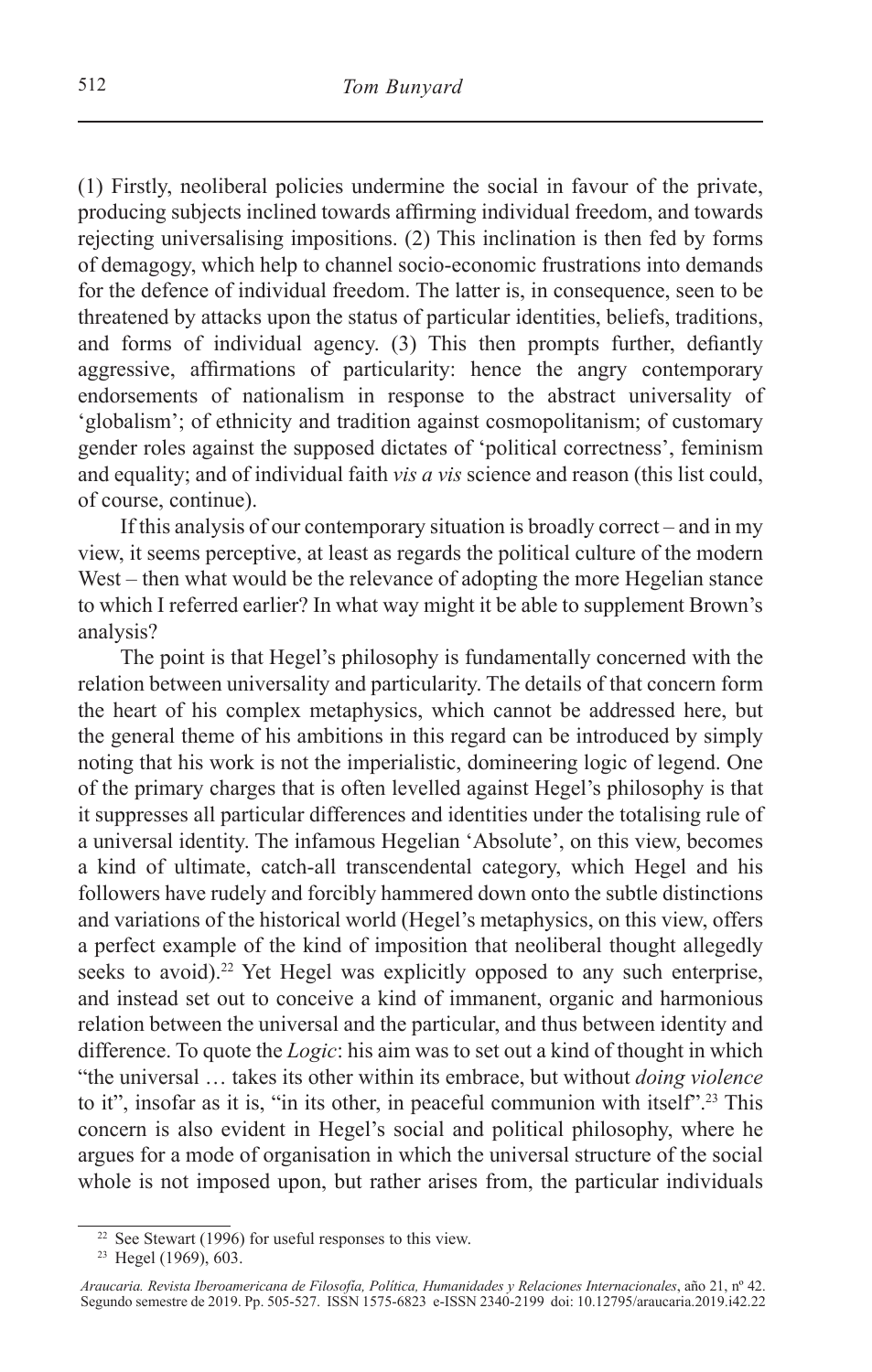from whose activity it emerges.24 Such a perspective entails finding fault in social formations in which the universality of the state functions as an alien imposition on the individuals concerned; in formations that are marked by clashing, fragmented, factional elements; or in social structures that amount to aggregations of atomised individuals.

There is, of course, a great deal more to be said here, but I hope that these remarks serve to at least indicate the relevance of Hegel's ideas to the pathological prioritisation of the particular, and to the denigration of the universal, that I highlighted in Brown's account of neoliberal capitalism. As I shall now try to show, this then means that that pathology can be construed, following Pippin, as a set of failures in a mode of *collective* subjectivity. In order to develop that claim, however, I must first set out some general remarks about Hegel's understanding of subjectivity.

# **Collective subjectivity**

The issues involved here are very complex and technical, so I hope that I can be forgiven for painting them in rather broad brushstrokes. But to put it very simply and abruptly: a 'subject', for Hegel, is an entity that generates differentiation within itself; maintains and develops its identity throughout those differentiations; and possesses a degree of self-awareness. Individual human agents are 'subjects' in this Hegelian sense: one might think here of the emergence of distinct mental states within the apperceptive unity of a single human mind, or of the different actions and experiences that make up the moments of a single human life. These particular moments emerge within, and both give rise to and form part of, a universal whole. Hegel also uses this idea to think about the unity and persistence of a distinct community through time. As a *collective* 'subject', that community has an identity that arises from, and which is sustained throughout, the differences that emerge within it, i.e. from the different lives, actions, and interactions that compose the 'life' of that community. This is central to Pippin's understanding of Spirit (or, to be precise: to Pippin's understanding of what Hegel calls "objective Spirit").25

In a traditional reading of Hegel, Spirit is typically understood as the vehicle through which a grand, quasi-pantheistic reason slowly ascends towards full realisation and self-awareness. Pippin's reading is shorn of any such cosmic monism. It presents reason solely as the shared system of concepts,

<sup>&</sup>lt;sup>24</sup> Hegel's view that such a state of affairs could be achieved in a highly patriarchal constitutional monarchy (see Hegel 2005) is a classic example of the obvious tension between the potentially radical content of his philosophy and its conservative pronouncements. See Clark (2013), 65-8 for an argument that holds that this same tension can be identified within Pippin's work.

<sup>&</sup>lt;sup>25</sup> Pippin (2017), 335.

*Araucaria. Revista Iberoamericana de Filosofía, Política, Humanidades y Relaciones Internacionales*, año 21, nº 42. Segundo semestre de 2019. Pp. 505-527. ISSN 1575-6823 e-ISSN 2340-2199 doi: 10.12795/araucaria.2019.i42.22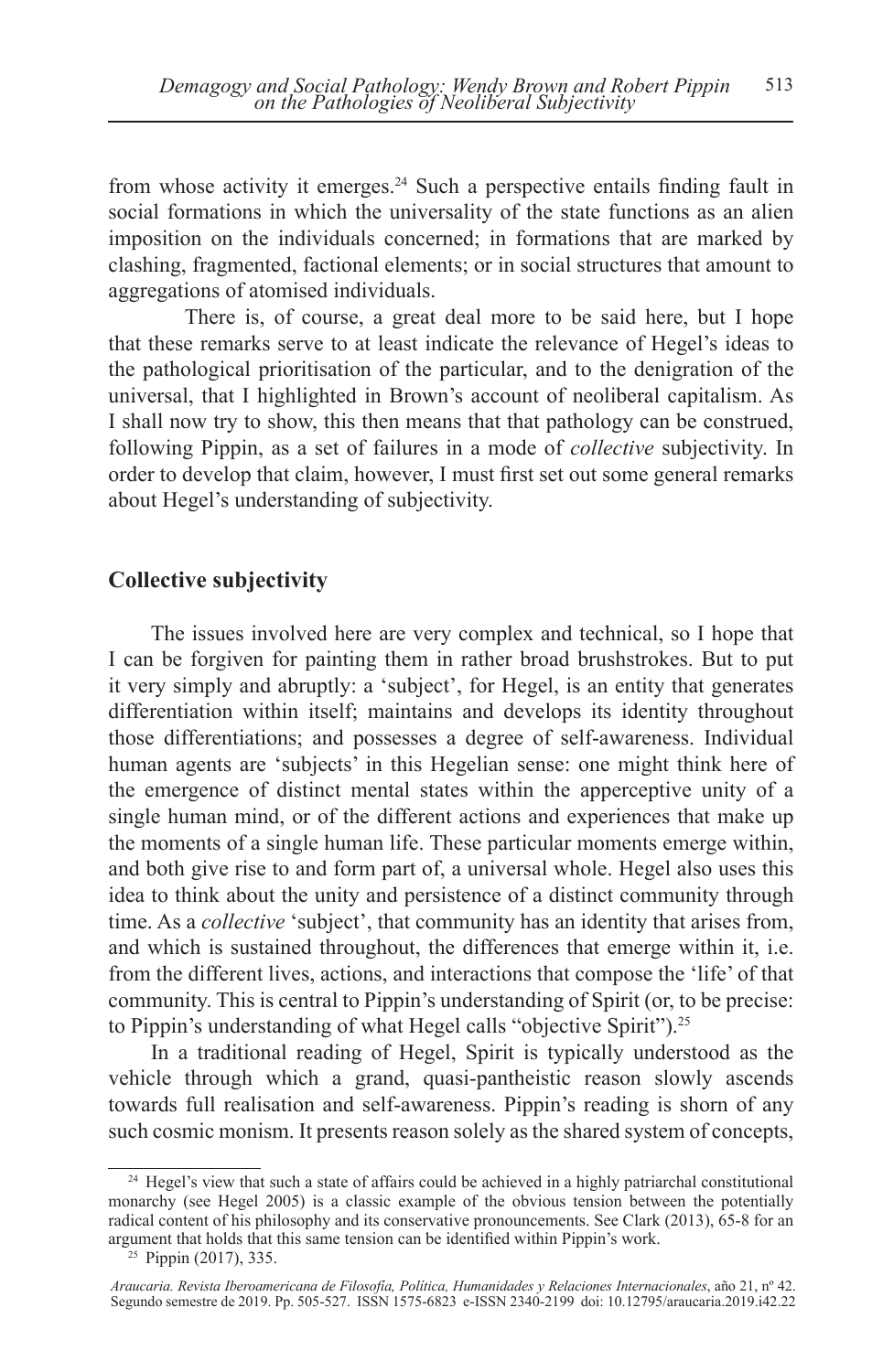norms and practices that articulates the operation of a collective subject. So, to put it rather reductively: Spirit, for Pippin, is a collective subject;<sup>26</sup> reason is the shared, collective means by which the actors who compose that subject understand themselves and their world. Reason, in other words, affords the shared commitments, practices, patterns of behaviour and history, etc., that mediate the actions and interactions of the collective's members, and which thereby give rise to a particular mode of social life.

This entails that such a collective subject can be understood (to quote one of Hegel's most famous descriptions of Spirit) as both an "I that is we", and a "we that is I".27 That formulation does not denote totalitarian uniformity. Instead, and to borrow Pippin's phrasing, it simply means that 'while any individual I comes to be the I it is and maintains its sense of itself within a common mindedness, it is also the case that this common mindedness is only possible by the attitudes and commitments of distinct, individual "I's"'. The commonality afforded by the social operation of reason thus amounts to a kind of shared self-awareness, articulated by the "shared beliefs, attitudes [and] dispositions that the sharing members know are shared".28 So Hegel is not describing a mode of subordinating particular individualities under the rubric of a single, monolithic, group identity: instead, this commonality is a medium, composed of shared values, norms, attitudes and practices, within and through which such individualities can emerge, persist, and interact as elements of a whole. There is a great deal more to be said here concerning the nature of these shared norms and practices, and indeed concerning Pippin's claim that they change, develop and collapse over time. I shall return to some of these details later. Here, however, I want just to underscore the following two points. Firstly, collective subjectivity, understood in these terms, is a structure that enables collective self-determination; and secondly, this structure, and the selfdeterminacy that it affords, stems from the interrelation of the universal (shared norms and practices) and the particular (individual agents who interact through those shared norms). A pathological failure of such interrelation would thus weaken, undermine, and perhaps even thwart such collective self-determinacy. This brings us back to Brown's claims.

I argued above that the problems that Brown identifies follow from a denigration of the social *vis a vis* the individual that could be understood as a flawed relation between the universal and the particular. If we look at that diagnosis through the lens of the Hegelian ideas that I have outlined here, Brown's account of pathological forms of *individual* subjectivity could be construed as pointing towards the deeper problem of *collective* subjectivity.

<sup>&</sup>lt;sup>26</sup> Pippin (2017), 335; for a slightly contrasting view see Inwood (2003), 280-3.<br><sup>27</sup> Hegel (1977), 110.

<sup>28</sup> Pippin (2017), 334.

*Araucaria. Revista Iberoamericana de Filosofía, Política, Humanidades y Relaciones Internacionales*, año 21, nº 42. Segundo semestre de 2019. Pp. 505-527. ISSN 1575-6823 e-ISSN 2340-2199 doi: 10.12795/araucaria.2019.i42.22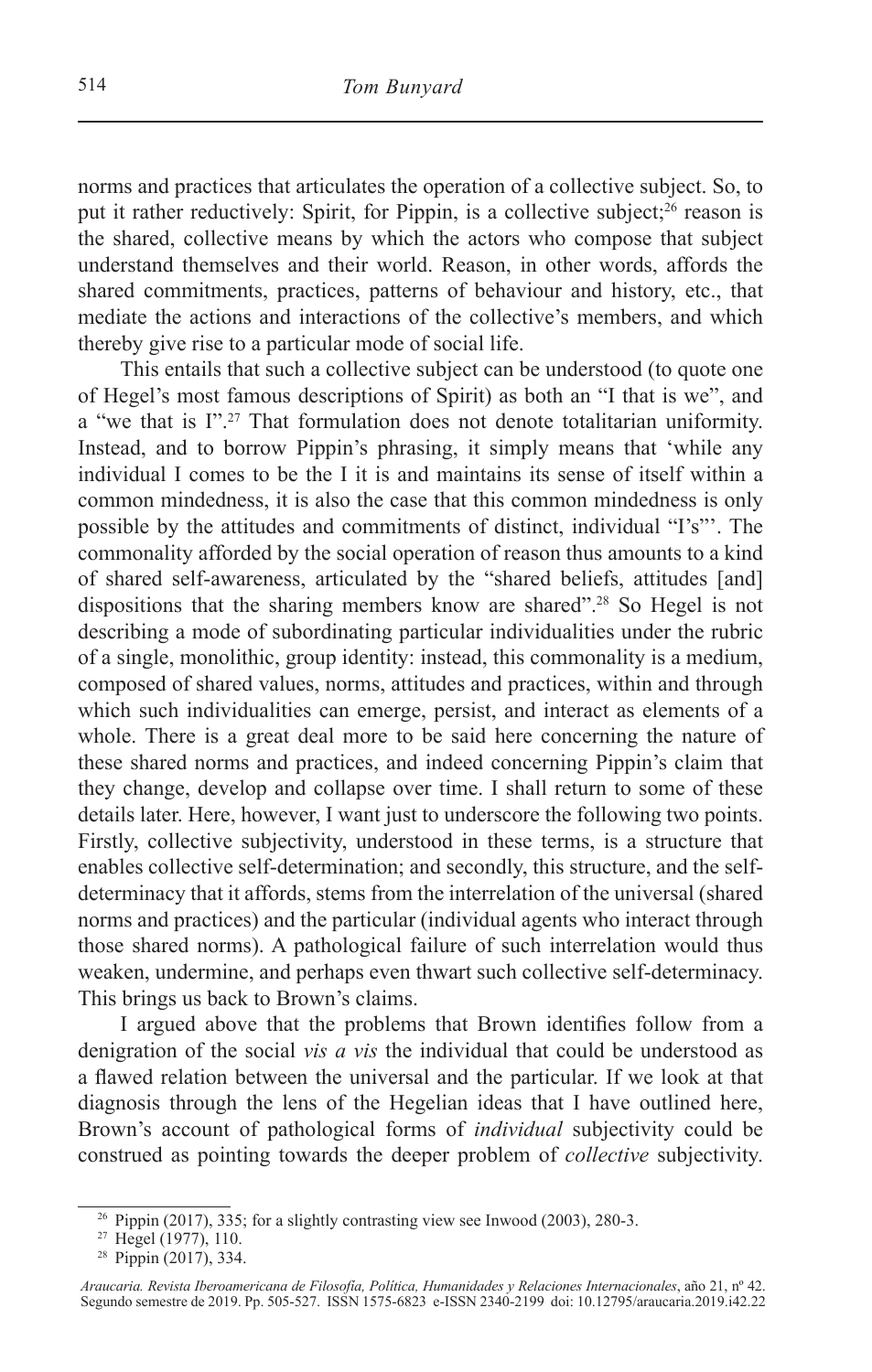Seen in these terms, the story would run as follows: the neoliberal privatisation of the social lends itself to the latter's dissolution; this produces the toxic individual subjectivities with which Brown is concerned, but it also breeds the breakdown of the kinds of social mediation and coherence required for collective self-determinacy (one could propose a reciprocal relation here, wherein the privatisation of the social generates subjective dispositions that then exacerbate social fragmentation). Remaining within the ambit of Brown's claims, we could then contend that the particularistic confusion of nation, home and business described earlier, and the concomitant prioritisation of particular beliefs *vis a vis* facts and established discourses, give rise to the factional fragmentation proper to our purportedly 'post-truth' circumstances. Such confusion would amount to a pathological failure or weakening of collective self-determinacy.

These ideas could also help us to go somewhat further than Brown in thinking about the roots of modern demagogic politics. For according to the perspective outlined here, failures in the mediating structures and norms that articulate social activity foster separation, oppositional group identities, and a general loss of orientation and direction. They should be expected, therefore, to give rise to, and to be furthered by, forms of demagogy that purport to express the conflicting demands and identifications that result from such a loss of unity.

### **The monstrosity of an absent subject**

Importantly, this approach offers a means of remedying an important shortcoming in Brown's account. Brown's Frankenstein metaphor places her essay very close to a problem that runs throughout a good deal of contemporary commentary on populist politics: namely, a kind of horrified reification of the working class, in which the latter are confusedly and reductively identified with factional characteristics (e.g. white, nationalist, chauvinist, etc.) that stem from the demagogic manipulation of social grievances.29 The manner in which this plays out in Brown's essay seems to derive from the way in which she employs Foucault's ideas.

As we have seen, Brown's Foucaultian version of subjectivity concerns the dispositions and comportment of individual agents. By describing a broad demographic under this rubric, she comes extremely close to characterising that entire demographic. And this amounts to a reification of the latter, because this characterisation involves treating the political actions of such individuals as indicative expressions of their nature (or, rather, of their 'subjectivity', in the Foucaultian sense of that term). Consequently, and inadvertently, Brown

<sup>29</sup> These claims are informed by Alberto Toscano's 'Notes on Late Fascism' (Toscano 2017).

*Araucaria. Revista Iberoamericana de Filosofía, Política, Humanidades y Relaciones Internacionales*, año 21, nº 42. Segundo semestre de 2019. Pp. 505-527. ISSN 1575-6823 e-ISSN 2340-2199 doi: 10.12795/araucaria.2019.i42.22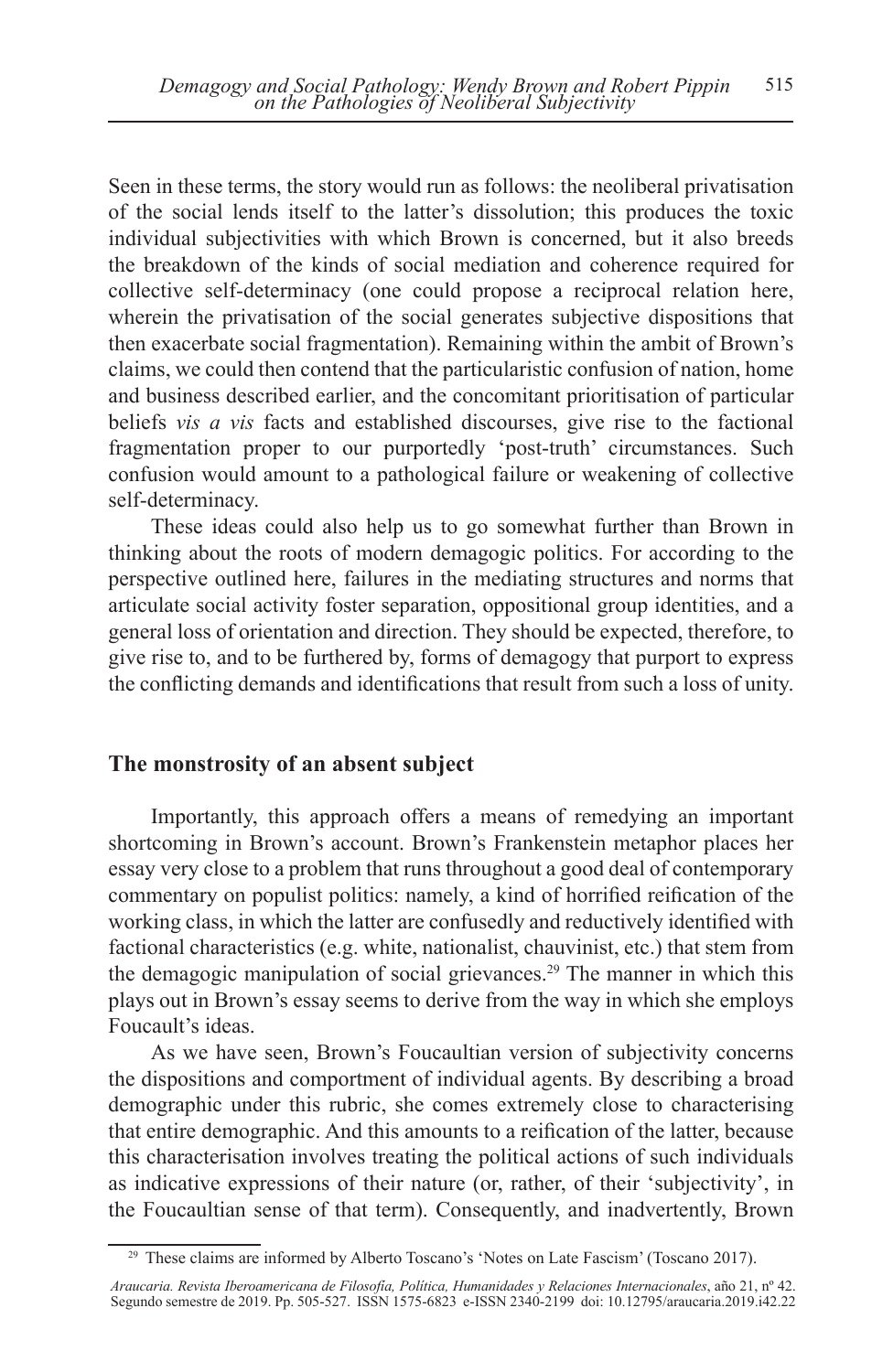ends up presenting an account of a collective agent of some kind: a unitary whole that possesses a distinct and relatively uniform character and mode of comportment. The problem, of course, is that this obscures the sense in which the forms of popular politics with which she is concerned are *not* the expressions of a coherent class subject, possessed of some kind of distinct collective orientation. Instead, they are symptomatic of the *absence*, or at least of the denigration, of any such collective agency.

Surely one of the primary aspects of the contemporary situation is that it is not marked by unified individuals, operating as a whole, but rather by masses of individuals, who, in the absence of such orientation, feel all the more acutely the attraction of the answers, sureties and direction proffered by demagogic figures and cultural phenomena. This desire for certainty and direction pertains, I think, to the enormous contemporary success of demagogic gurus (such as Jordan Peterson,<sup>30</sup> whose best-selling conservative self-help book is even subtitled "An Antidote to Chaos"<sup>31</sup>) and conspiracy theorists (Alex Jones, for example); $32$  to the sense of righteous indignation afforded by aligning oneself with free-speech 'martyrs' (e.g. Tommy Robinson<sup>33</sup> and others); or indeed to the darkly euphoric sense of belonging that comes from horrifying the liberal sensibilities of a stagnant status quo (Milo Yiannopoulos,  $34$  the online manifestations of the 'alt-right',<sup>35</sup> and, in a much weaker sense, the Trump election and the Brexit referendum). My suggestion here is simply that the appeal of the sense of identity, meaning and direction offered by all such demagogic narratives stems from the fragmentation and confusion proper to a pathological form of collective subjectivity. Or, to put that much more bluntly: people are drawn to demagogic *images* of meaning, direction and belonging, due to the impoverishment of more concrete forms of collective orientation (i.e. due to a pathology of collective subjectivity, in the sense described above).

<sup>&</sup>lt;sup>30</sup> Peterson is a Canadian psychologist and social commentator who has risen to fame over the past several years due to the tremendous success of his *12 Rules for Life: An Antidote to Chaos* (Peterson 2018), and the prominence of his videos on Youtube. Peterson is able to combine accessible, and at times insightful, critical observations about modern society with comfortingly familiar ideological tropes concerning the merits of tradition and patriarchal values. His work is thus particularly suited towards articulating and framing the frustrations of young, white, men, whose position in society has been eroded by post-financial crisis neoliberalism.

 $31$  Peterson (2018).

 $32$  Jones is a prominent American conspiracy theorist whose website and radio show advance a peculiarly furious and paranoid version of libertarianism.

<sup>&</sup>lt;sup>33</sup> Robinson, whose real name is Stephen Yaxley-Lennon, is a British far-right activist. He was a member of the British National Party (a far-right political party); he co-founded the English Defence League (an anti-Islamic organisation); and he is currently an advisor to the U.K. Independence Party. Much of his current prominence stems from his success in presenting himself as a proponent of free speech who has been silenced by a politically correct elite.

<sup>&</sup>lt;sup>34</sup> Yiannopoulos is an internet celebrity who has created his fame through advancing deliberately controversial, provocative, and offensive views. He was an editor of Breitbart News, is associated with the alt-right, and, like Robinson, has been able to position himself as a free-speech 'martyr'.

<sup>&</sup>lt;sup>35</sup> See Nagle (2017) for useful commentary on this phenomenon.

*Araucaria. Revista Iberoamericana de Filosofía, Política, Humanidades y Relaciones Internacionales*, año 21, nº 42. Segundo semestre de 2019. Pp. 505-527. ISSN 1575-6823 e-ISSN 2340-2199 doi: 10.12795/araucaria.2019.i42.22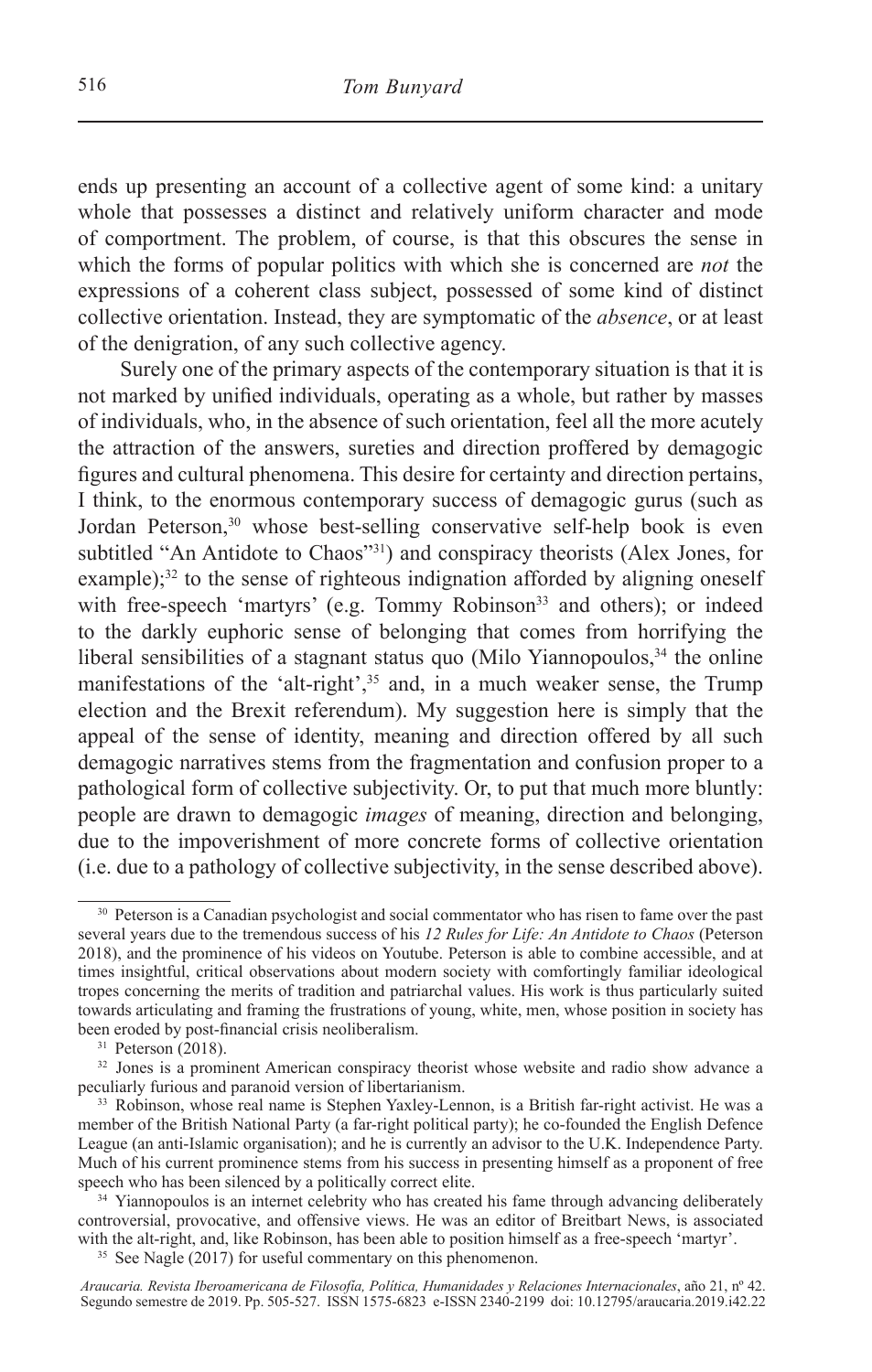This is not to deny that Brown's account accommodates some of these issues, but she does so less explicitly, and in rather different terms. As we shall see shortly, her notion of subjectivity is able to address the sense in which modern unrest is not just motivated by forms of material privation, but also by the *existential* impoverishment described here. By the latter term, I mean to denote the sense of futility that follows, for large sections of the populace, from a lifetime of debt, pointless jobs, and inaccessible social goods: a malaise that is only exacerbated, in however diffuse a manner, by the ecological and economic problems that loom on the collective horizon. The resentments proper to such existential impoverishment – a poverty that really arises, according to the view that I have proposed here, from a loss of collective self-determinacy – can only exacerbate the appeal of demagogic answers. Brown touches on such issues, but her lack of a notion of collective subjectivity limits the purchase of her account. This limitation could be addressed, I think, by drawing on aspects of Pippin's interpretation of Hegel. To that end, we now need to look at some of the details of his claims.36

# **Pippin's Hegel**

As we saw earlier, Pippin's interpretation avoids the quasi-pantheistic dimensions of Hegel's metaphysics. It does so by re-casting the latter in broadly Kantian terms. Hegel is traditionally understood to have claimed that all being (i.e. the cosmos itself) is conceptually structured. In contrast, Pippin's Hegel advances a more modest contention: for this Hegel, it is not being *per se* that is conceptually structured, but rather all *intelligible* being (i.e. all that being could ever intelligibly be *for us*).37 This is because, for Pippin's Hegel, our understanding of the world is generated by the concepts that allow us to conceive an objective reality. As in Kant, our use of these concepts is governed by normative rules. Such normative concept-use articulates the operation of the collective subjectivity that I described above, and it affords the shared modes of recognition, activity, and intelligible agency that that operation requires.

Crucially, those shared patterns of norm-based activity and sense-making are also held to be subject to change. Pippin's claim here is that, through social activity and interaction, we generate, employ, contest, and reformulate the shared norms through which we render our environment and actions mutually intelligible (e.g. the acknowledged meaning of a particular object, the significance and appropriateness of a kind of activity, etc.). This entails

<sup>&</sup>lt;sup>36</sup> I am indebted to Robb Dunphy for his help with some of the more obscure elements of Pippin's reading of Hegel.

 $37$  Pippin (2005), 49.

*Araucaria. Revista Iberoamericana de Filosofía, Política, Humanidades y Relaciones Internacionales*, año 21, nº 42. Segundo semestre de 2019. Pp. 505-527. ISSN 1575-6823 e-ISSN 2340-2199 doi: 10.12795/araucaria.2019.i42.22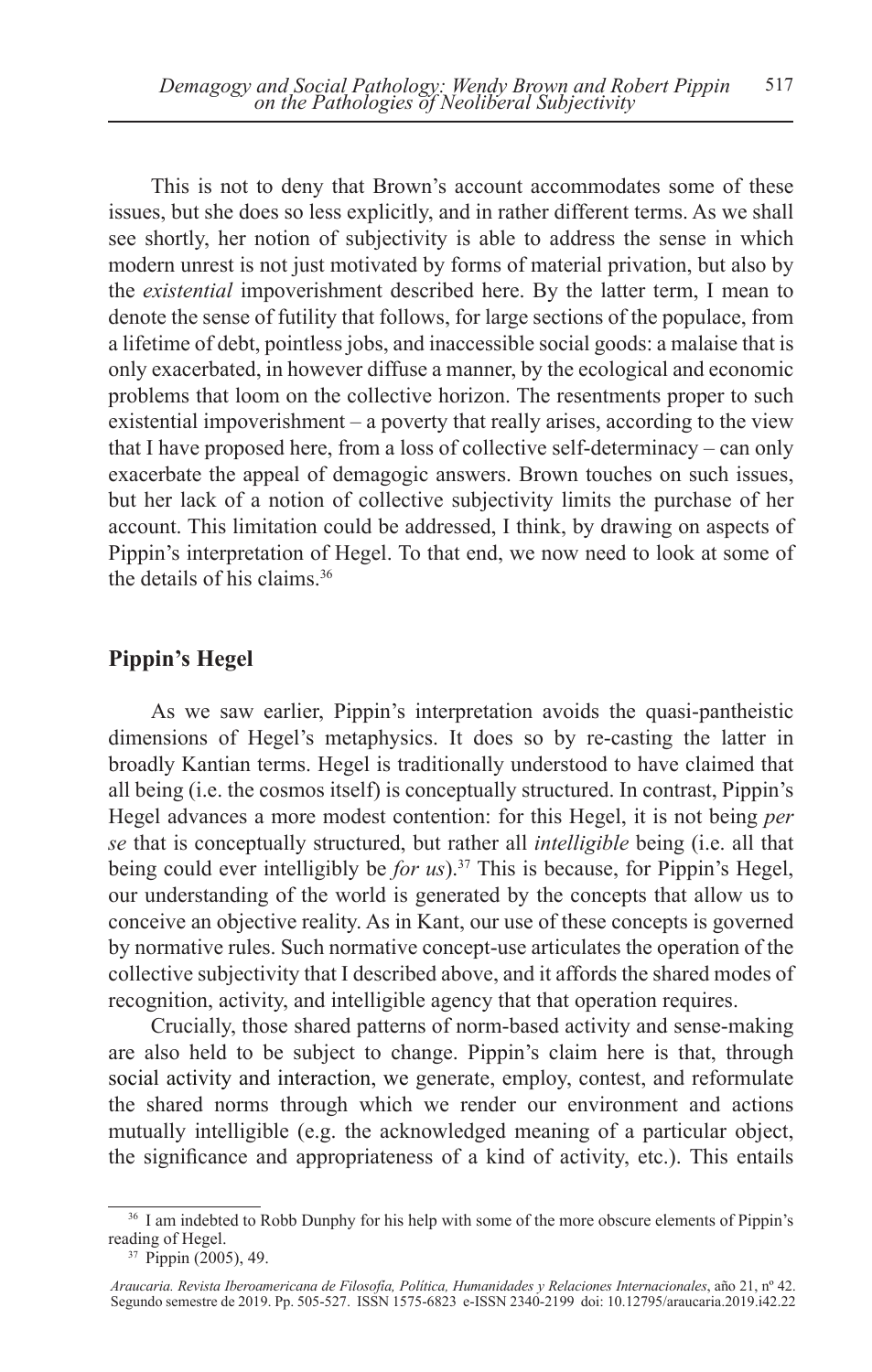different modes of cultural practice, and thus different instantiations of 'Spirit', but as in Hegel himself, it does not involve complete relativism.

In Pippin's reading, the structure of collective subjectivity – a structure that depends upon mutual recognition and the mutual comprehension of particular subjects and objects via universal norms – is not simply *given* to us. The rules and concepts that articulate the way we think and act are not derived empirically, or drawn from any external, transcendental source.38 Instead, they are held to be have been generated from, and revised through, the course of social activity. This means that, for Pippin's Hegel, collective subjectivity is an *achievement*, 39 not a given, and something that can be done well, or badly. Success in this regard is tantamount to the degree to which a structure of collective subjectivity affords the free agency of the individuals who compose it.

Unlike Hayek – and indeed unlike much of the liberal tradition<sup>40</sup> – Hegel does not conceive freedom as the absence of impositions upon individual liberty. Instead, freedom, for Hegel, is a necessarily collective condition ("I am only truly free", he writes, "when the other is also free"). $41$  In Pippin's interpretation, this follows from the relation between a) the social operation of reason, and b) individual agency. The key idea here is that my actions are only really *mine* when I can justify and explain them. This requires mutual recognition, common norms of practical rationality, and shared conceptual structures. Without those requirements, my actions cannot be recognised, understood, and credited as my own by others. As Pippin puts it: "for the action to count as mine, it must make a certain kind of sense to the agent, and that means it must fit in intelligibly with a whole complex of practices and institutions within which *doing this now* could have a coherent meaning".<sup>42</sup> This then means that the freedom of one individual (*qua* a rational agent able to offer and identify reasons for actions) is dependent upon the freedom of others (i.e. upon the shared, social nature of such normative reasons, and upon the availability and intelligibility of those reasons to other such agents). Neither mutual recognition nor these shared complexes of norms are automatically given to us. Instead, they arise from the agreements, conflicts, dilemmas, and disputes over meaning that surround our actions. Consequently, freedom, as I indicated earlier, is an achievement on this view, and something that a society can attain with varying degrees of success.

This then brings us to the following, key point. For Pippin, "one of the most interesting aspects of such a social condition"  $-$  i.e. the condition of shared norm-based interaction outlined here, and thus that of the "shared

<sup>38</sup> "…[T]here is no external or autonomous philosophic standpoint from which a critical assessment of possible claims to know could go on, no 'bar of reason', above the fray [of Spiritual life], to which candidate accounts could be brought for hearing" (Pippin (2007), 60). 39 Pippin (2008), 9.

<sup>40</sup> Houlgate (2005), 183-4.

<sup>41</sup> Quoted in Chitty (2013), 687/

<sup>42</sup> Pippin (2008), 5, emphasis in the original.

*Araucaria. Revista Iberoamericana de Filosofía, Política, Humanidades y Relaciones Internacionales*, año 21, nº 42. Segundo semestre de 2019. Pp. 505-527. ISSN 1575-6823 e-ISSN 2340-2199 doi: 10.12795/araucaria.2019.i42.22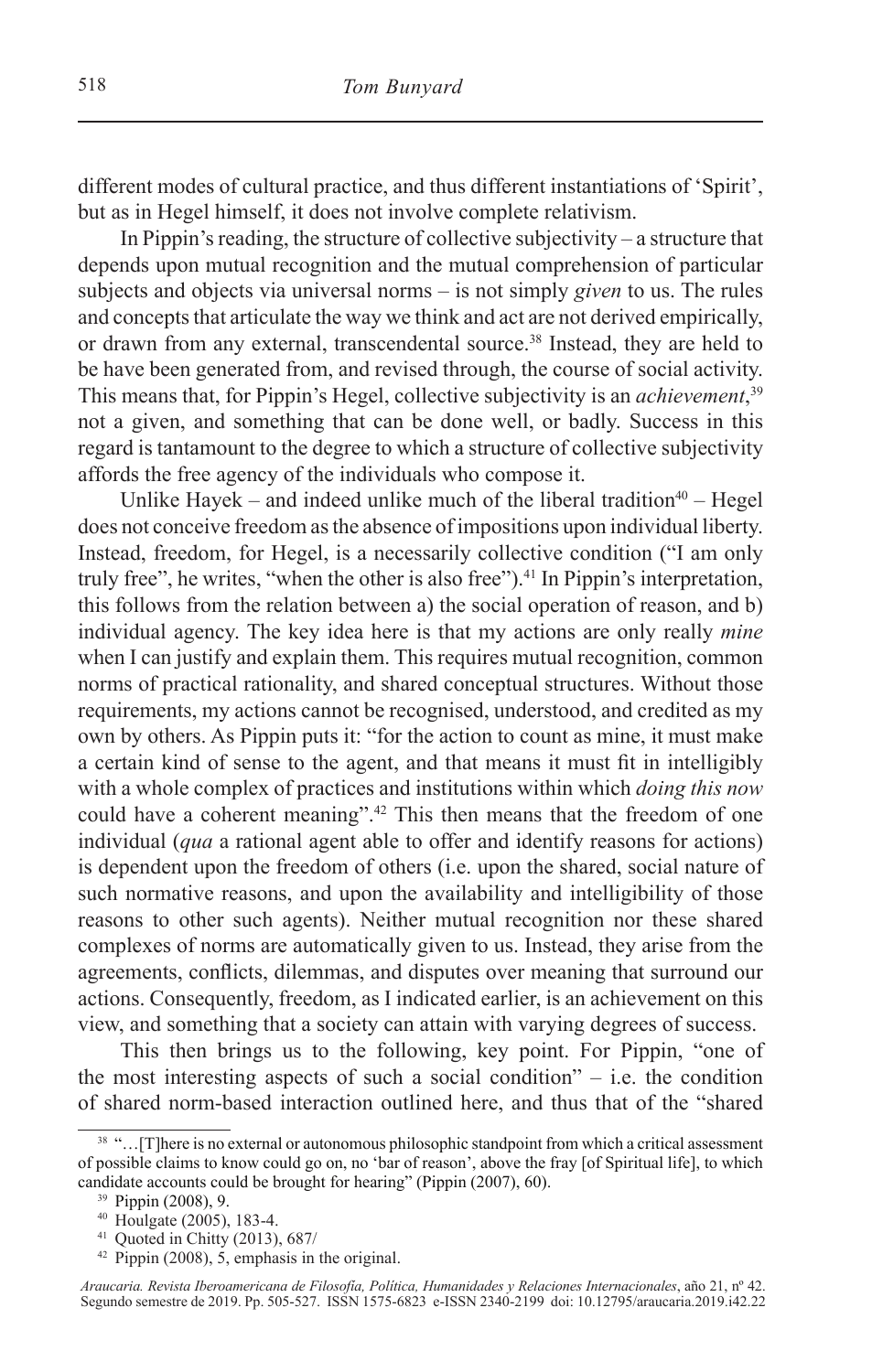meaningfulness, or intelligibility", that affords rational activity  $-$  is that "it can fail, go dead [or] lose its grip".43 'Failure', in this sense, means an inability to afford coherent rational self-determination. The complexes of norms that articulate the operation of a community can fracture, and elements thereof can collapse. If that occurs, the common-mindedness required for collective freedom is undermined.

Such a situation could arise because the norms involved might be in contradiction (to use one of Pippin's examples: a commitment to equality before the law may be incompatible with a commitment to a justice system that rewards privilege).<sup>44</sup> Some norms would then require of the agent "further commitments incompatible with others necessary within some form of life",<sup>45</sup> thus weakening the cohesion of the whole. Or, one might find oneself "confronted", as Pippin puts it, "by possibilities of work … or political choices that are not experienced as possible expressions of one's own commitments",<sup>46</sup> because the institutions and customs involved may have started to seem hollow to the actors involved. Reasons may well be available for my actions (e.g. the expectations of others, the pursuit of money, etc.), but they may ring false when called upon to serve as *my* reasons. If that occurs, Pippin writes, we would "not want to say that the action is truly 'mine', such that I can fully or truly stand behind it, own up to it, claim ownership of it".47 In a more extreme case, the activities in question may even be "part of a [social] practice that has … gone dead in a certain way".48 If my actions involve jarring commitments; if they do not make sense to me; or if they simply do not make sense to others, as elements of a network of recognised practices and institutions; then they cannot be instances of the collective rational agency of a social whole.

As I hope is already apparent, the ideas sketched here can be readily applied to contemporary phenomena. They can be used to explain, for example, the current profusion of wat David Graeber has aptly termed "bullshit jobs";<sup>49</sup> they relate to the widespread loss of faith in modern politics; to the confusion and fragmentation fostered by 'post-truth' phenomena; to the factional nature of populist discourse, and to the lack of coherence between the allegiances, ambitions and understandings of social actors that this involves; and indeed to more general and diffuse forms of scepticism towards the current social structure. Pippin's work can, therefore, provide a useful framework for addressing the failings that engender the loss of meaning, disorientation and malaise that render the apparent answers and certainties provided by demagogic

<sup>43</sup> Pippin (2008), 6.

<sup>44</sup> Pippin (2017), 340.

<sup>45</sup> Pippin (2008). 5.

<sup>46</sup> Pippin (2017), 342.

<sup>47</sup> Pippin (2008), 5.

<sup>48</sup> Pippin (2008), 5.

<sup>49</sup> Graeber (2013).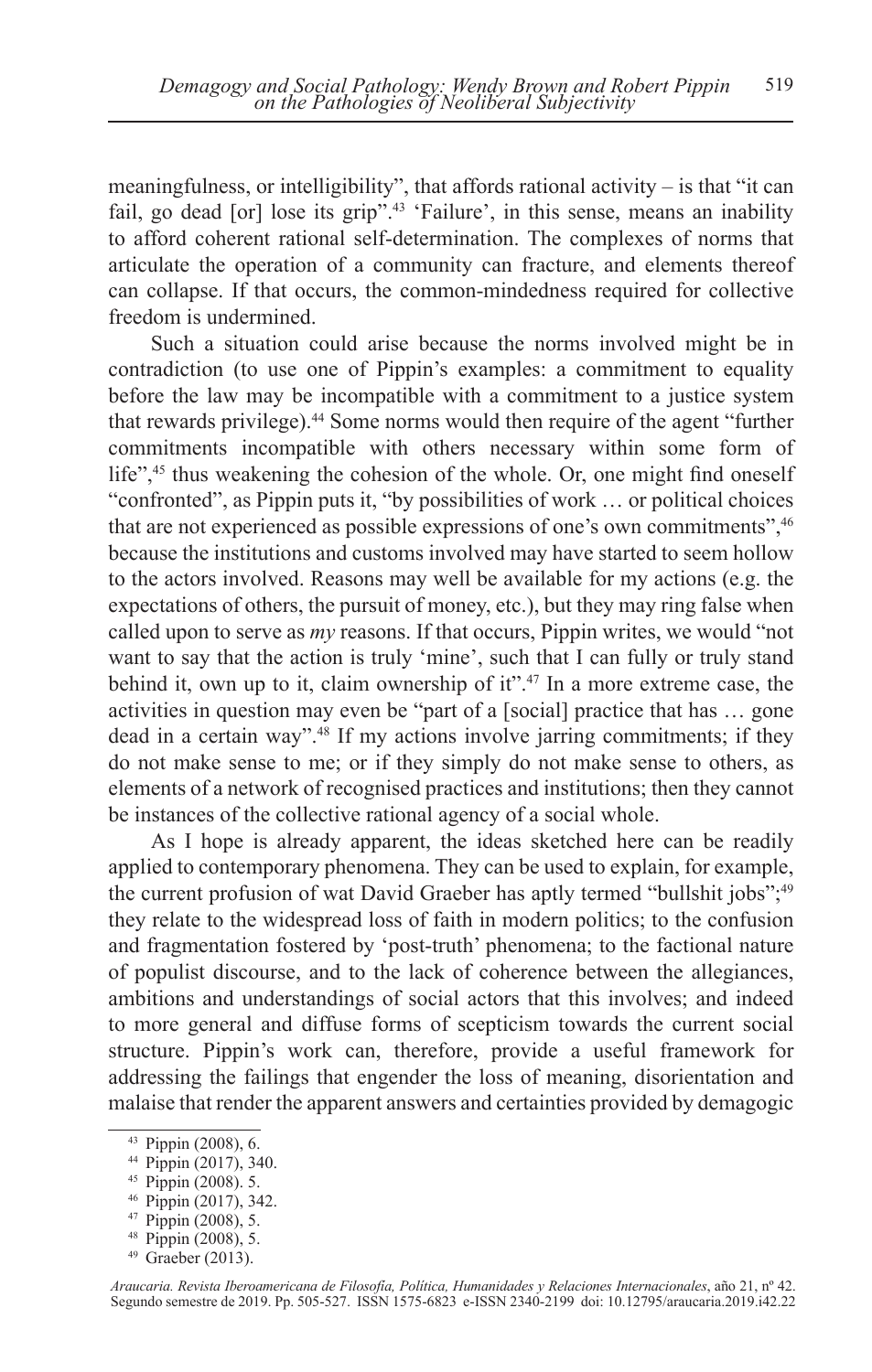rhetoric so appealing.

Now, there are limits to this applicability. Pippin says relatively little about *why* breakdowns and failures occur, and seems content simply to address Hegel's own comments on the topic, and the philosophical questions of agency to which those comments give rise. He is, however, clearly of the view that these ideas may be relevant to contemporary society (hence his comments on Trump in his 'Social Pathology' essay, and his tendency to use examples drawn from modern life when illustrating his claims). If such a claim to relevance is to be persuasive, it must take account of the socio-economic structures at work within modern society. For if it does not do so, its account of normative breakdowns can become reducible to a commentary on the obstinacy and short-sightedness of the actors involved. In Pippin's 'Social Pathology' essay, the "collective irrationalities"50 that led to Trump's presidency are effectively reduced to a failure, on the part of a large portion of the American public, to really think and talk things through.<sup>51</sup> In short, this approach needs to be applied to the specificities of capitalist social structures. After all, what *is* capitalist value, if not a set of norm-governed social practices?

This points towards a line of further work, but one that I can do no more than suggest here. Pippin's Hegel offers a means of thinking about the ways in which abstractions have 'material' force, insofar as they are rooted in, and shape, social conduct. In consequence, this is a form of Hegelian idealism that is not necessarily incompatible with the central premises of Marxian materialism.52 It may, therefore, be productive to read contemporary Marxian value-theory through something akin to Pippin's approach to social activity. This is because such theory tends to stress the sense in which economic value is not just a mental construct, but rather the very architecture of our lived social relations. The scope of this essay means that this possibility needs to be put to one side. Suffice it to say here, however, that Pippin's approach to social pathology requires *some* kind of socio-economic supplementation; and if Brown's account of neoliberal social relations can serve as a place-holder

<sup>&</sup>lt;sup>50</sup> Pippin (2017), 349.

<sup>51</sup> Pippin (2017), 350.

<sup>&</sup>lt;sup>52</sup> Marx is frustratingly silent on the topic of the relation between concepts and reality (save, that is, for the second of the *Theses on Feuerbach*, which dismisses the issue as a "purely *scholastic* question" (Marx (1975), 423, emphasis in the original)). It seems safe to contend, however, that Marx's materialism, according to which "the ideal is nothing but the real world reflected in the mind of man" (Marx (1990), 102), needs to be tempered with the observation that "the real world" is shaped through human actions that are themselves articulated by thought (Marx, we should remember, was not a crude determinist). Consequently, I would argue that a theory that understands social activity to be shaped and governed by normative concept-use need not be entirely incompatible with this 'materialism'. This is because such norms (those that structure economic practices, for example) may not be under the direct or conscious control of their adherents, and may merely form part of the unquestioned (and yet conceptually mediated) architecture of the social world. That 'architecture' composes the material circumstances in which social activity is played out.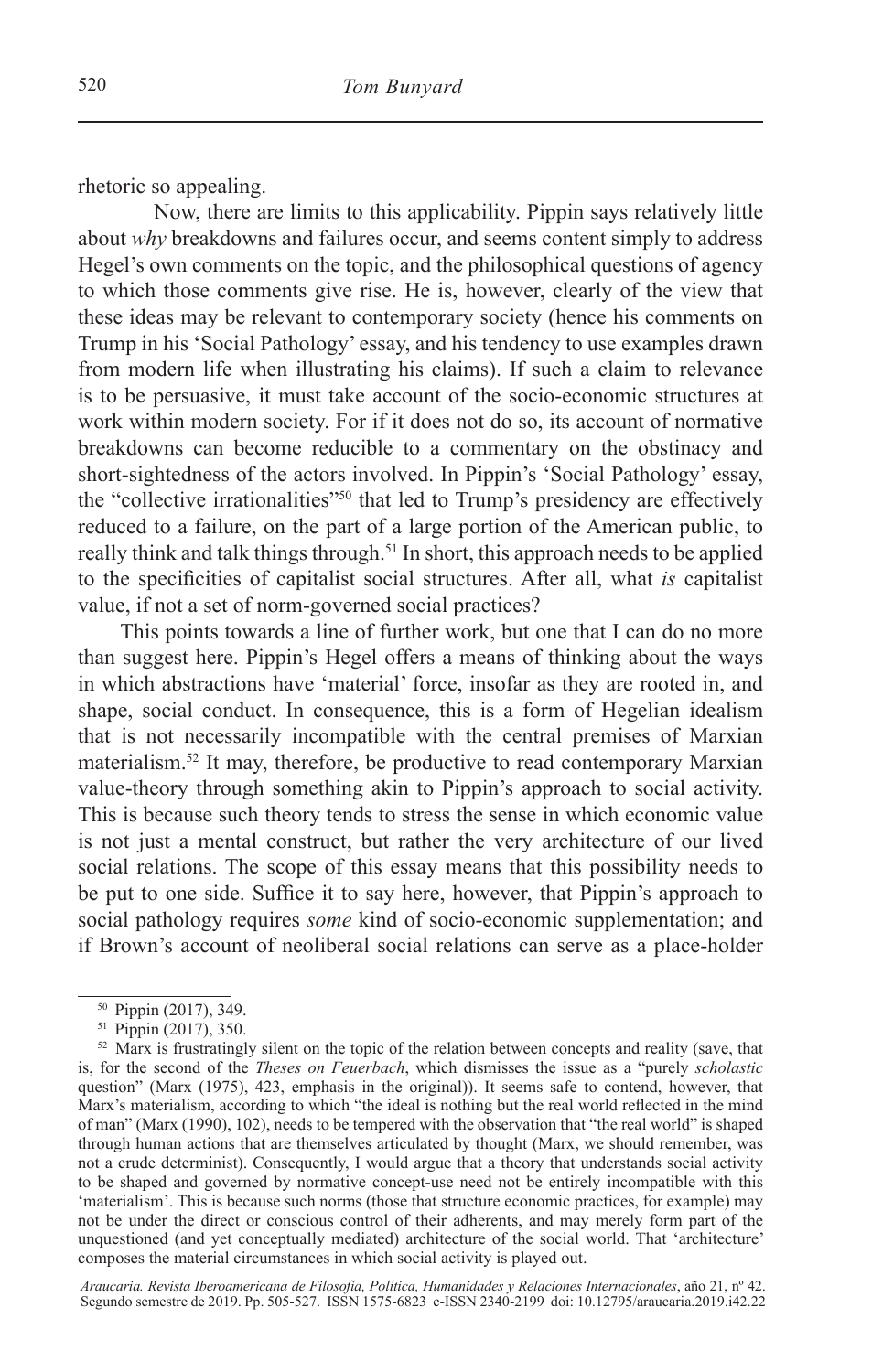for such supplementation, we can turn now to the way in which Pippin's ideas might pertain to the nihilism that she associates with neoliberal subjectivity.

## **Modern nihilism and the loss of the 'Absolute'**

According to Brown, neoliberalism breeds forms of individual comportment that are characterised not only by self-regulation, competitiveness, and desires for individual self-advancement, but also by neuroses, confusion, nihilism and malleability. This is held to have fostered the peculiar mixture of irony, spite and fierce, identitarian belief that often characterises the new far-right's peculiarly hostile *jouissance*. 53 When developing this part of her argument, she draws on Nietzsche's critique of nihilism. She is, I think, right to do so: his conceptions of nihilism, angrily reactive *ressentiment*, and of the pliability of modern values, do indeed have clear echoes in modern politics. Brown does not, however, do a great deal more than signal these echoes, so I shall try to supplement her observations with the following remarks.

Although Nietzsche is popularly understood as a proponent of modern nihilism, he was, as Brown acknowledges, one of its sharpest critics. Simply put, Nietzsche's view was that, whilst God may well be dead (or: whilst the notion of a firm foundation for truth-claims, values and moral sentiments may have collapsed), modern society remained characterised by the values that he had once propped up. With that support knocked out, those values became hollow and empty of meaning.<sup>54</sup> This, for Nietzsche, gave rise to both a great problem and a great possibility. On the one hand, this emptiness generated the vacancy and apathy of Zarathustra's 'last men': individuals who have become as empty and baseless as the culture in which they reside. On the other hand, however, this same state of affairs had also led to a great insight: for once the scaffolding of traditional values was kicked away, it became all the more apparent, in Nietzsche's view, that these values are based on nothing more solid than a 'will to power'. But that insight does not entail nihilism. Instead, it amounts to a solution to the latter: for if this state of affairs is recognised, it becomes possible positively to embrace that foundational will, and to affirm the power of creation and liberation that it entails. This leads to the 'transvaluation of all values', the creative re-figuration of all extant moral and conceptual norms, that Nietzsche associated with the coming of the 'Superman' (a new, braver, and grander mode of existence).

Although Brown notes the salience of Nietzsche's worries about nihilism, she does not address the aspects of his thought that I have summarised here.

<sup>53</sup> See Nagle 2017.

<sup>54</sup> Nietzsche (2017), 11-13.

*Araucaria. Revista Iberoamericana de Filosofía, Política, Humanidades y Relaciones Internacionales*, año 21, nº 42. Segundo semestre de 2019. Pp. 505-527. ISSN 1575-6823 e-ISSN 2340-2199 doi: 10.12795/araucaria.2019.i42.22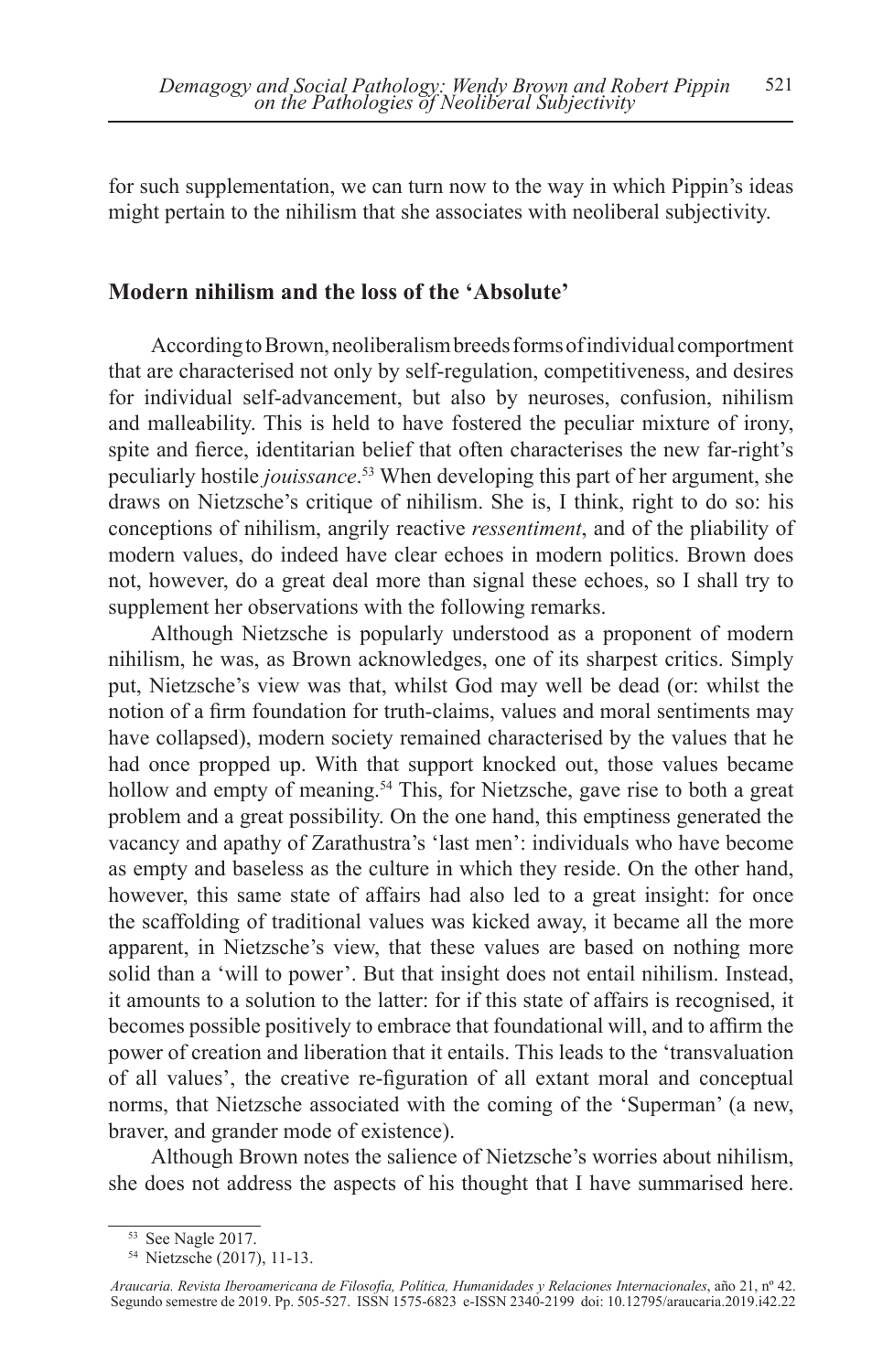Instead, she simply acknowledges his opposition to nihilism, and then moves on to connect his moral relativism to the fluidity of values within modern politics ("this phenomenon" of pliable values, she writes, "is ubiquitous", and is "quotidian" in both "the instrumentalization of values for commercial and political gain", and in "the general lack of umbrage at this instrumentalization"55). Having noted this loss of stable moral norms, she then links the joy that Nietzsche associated with the lack of moral restrictions to the grotesque, gleeful cruelty that often marks right-wing populism, particularly in its online manifestations. The latter connection is certainly persuasive ("to witness suffering does one good", says Nietzsche, as there is "no festivity without cruelty"56), but what is missing from Brown's account is the role played by the 'death of God' in his philosophy. This is important: for if one is to sustain the link between Nietzsche on the one hand, and modern nihilism on the other, then surely the primary issue is not simply the depthless flexibility of contemporary values, but rather the collapse of the anchor-points that once sustained them.

On one level, we could fill this gap in Brown's account by pointing to her own comments concerning the erosion of the traditional status of the white male, and more specifically, to the falling economic significance and power of the white male worker: "undone by offshored factory jobs, disappearing affordable housing, and unprecedented global movements of labour and capital, the age of the secure white male provider and nation-state sovereignty in the Global North is finished".<sup>57</sup> Yet whilst the status of the white male patriarch has weakened, many of the social norms that correspond to that status remain in place, even though they have started to seem increasingly hollow. A connection could be drawn here to Nietzsche's dead God that would fit neatly with the ironic, self-deprecating dimensions of alt-right misogyny. On another, broader, level, however, this same idea also pertains to the ways in which neoliberal restructuring has dissolved the older reference points of class, community, and historical orientation. The "God" that has been vanquished in *this* sense is not the white patriarch, but rather the cohesion and functionality of collective subjectivity *per se*. Or, to put this in the terms of Pippin's interpretation of Hegel: the God that is missing – or has been occluded and undermined – is nothing less than the Absolute.

On a traditional, full-blown metaphysical reading of Hegel, the Absolute is the fundamental rational architecture and driving-force of all being (and 'being', in this sense, means nothing less than the totality of the cosmos). It is, in effect, a pantheistic 'God'. On Pippin's account, however, the Absolute has a much smaller remit. It is not the structure of being *per se*, but

<sup>55</sup> Brown (2018), 70.

<sup>56</sup> Nietzsche (1996), 48.

<sup>57</sup> Brown (2018), 69.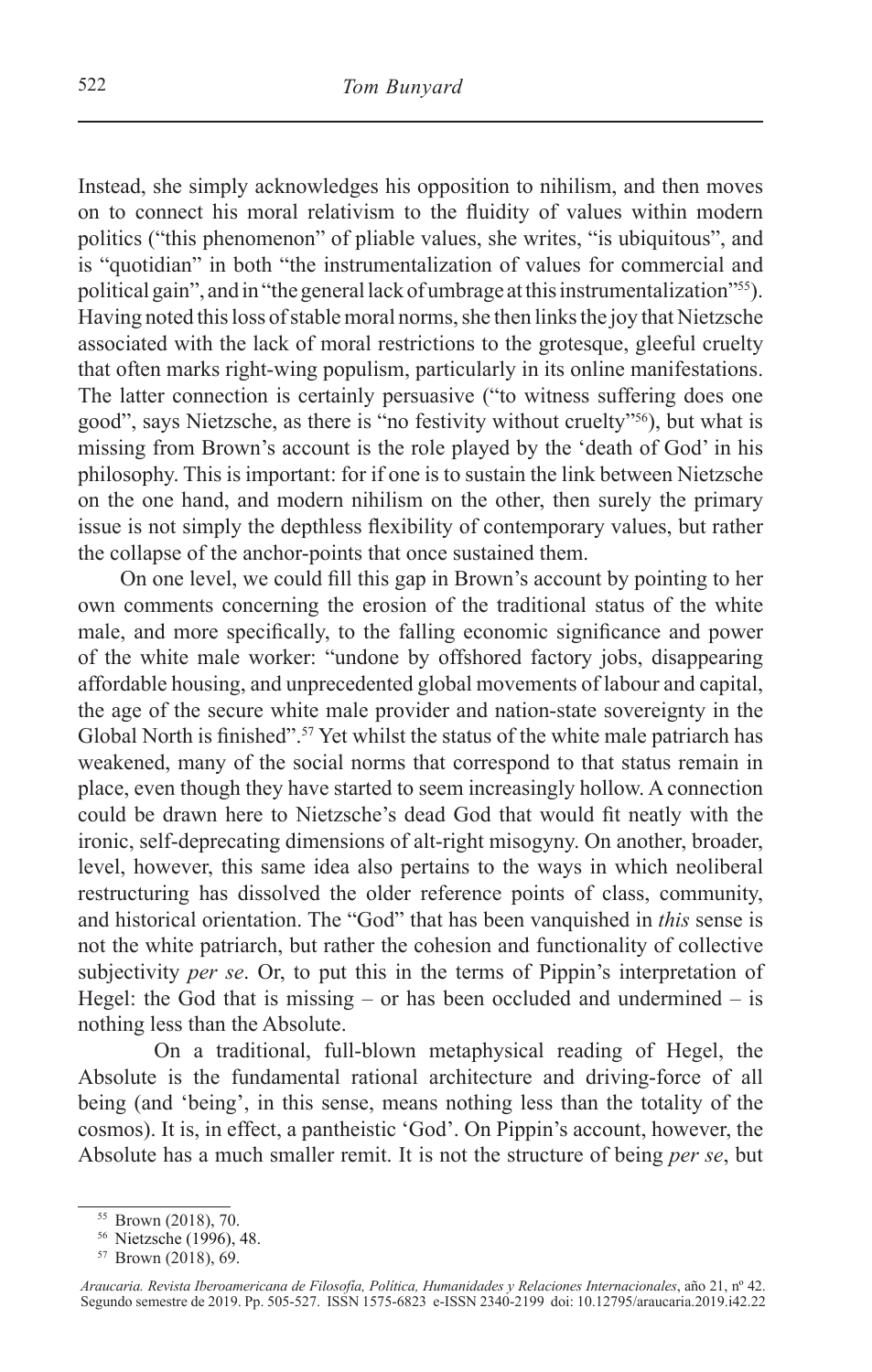rather the conceptual structure through which Spirit constructs and conceives intelligible being. This means that Spirit's final knowledge of the Absolute is not the identification of a distinct entity or a fact. Instead, it is reason's full "understanding … of its own activity".58 Such knowledge is not, therefore, "the achievement of some sort of first-order truth about what there is": instead, it is "our self-conscious justification of the possibility of any first-order truths about the world".59 It is not a final account of everything, but rather a full account of the structure of any possible account-giving.<sup>60</sup> To know the Absolute, then, is to grasp the conceptual mechanics that underpin any instance of collective subjectivity (or rather Spirit), i.e. that articulate the shared norms through which the latter operates.

This means that there is no final arrest or Kojèveian "end of history" on this reading of Hegel.<sup>61</sup> All we have here is the identification and comprehension of a structure that is, Pippin tells, us, in constant, open-ended, self-constitutive and self-determinate movement (it is a "self-consciousness about …[the] process" of Spiritual life, Pippin writes, and not an acknowledgement of the latter's "final completion or termination").<sup>62</sup> In consequence, rather than a perspective on a completed past, we instead have a concern with construction of the future.63 Now, such a structure can never truly 'die', in the Nietzschean sense, as it must remain implicit in all forms of social and practical conceptuse. It can, however, be poorly actualised through flawed and irrational forms of social interaction. If that occurs, we end up with a situation in which the values, commitments, and normative practices of a social order fragment: they lose their coherence, and fail to afford meaningful self-determinacy for the actors involved. This echoes the Nietzschean idea of modernity's baseless, fragmented, and empty values, but it implies a rather different, albeit somewhat similar, response – not the affirmation of the will to power's

<sup>61</sup> The common conception of the notorious Hegelian 'end of history' stems from the work of Alexandre Kojève. During the 1930s, Kojève presented an enormously influential series of seminars on Hegel's *Phenomenology of Spirit* at the École Pratique des Hautes Études. These seminars were attended by some of the major figures in French twentieth century thought (e.g. Aron, Breton, Bataille, Lacan and Merleau-Ponty), and they greatly informed the Francophone reception of Hegel's ideas. In addition to fostering a focus on the *Phenomenology*, they advanced the idea that Hegel had, in effect, announced the end of history itself. The textual evidence for such a view is scant: Hegel refers to the "end of history" only once in his entire corpus. The phrase appears in a work that was composed, posthumously, from Hegel's lecture notes and from his students' own notes; and even there it only functions as part of a metaphor (Hegel (2004), 103). Remarks concerning the 'openness' of the future, or at least concerning the need for further historical work to be performed, can also be found elsewhere in his writings (see Stewart 1996 for useful commentary). 62 Pippin (1989), 247.

<sup>63</sup> This is central to the argument presented in (and thus the predicament described in) Pippin 2003.

*Araucaria. Revista Iberoamericana de Filosofía, Política, Humanidades y Relaciones Internacionales*, año 21, nº 42. Segundo semestre de 2019. Pp. 505-527. ISSN 1575-6823 e-ISSN 2340-2199 doi: 10.12795/araucaria.2019.i42.22

<sup>58</sup> Pippin (1989), 70.

<sup>59</sup> Pippin (2007), 59-60.

<sup>&</sup>lt;sup>60</sup> See Pippin (1989), 247 and 257. Or, to put this in more Witgensteinian terms: the Absolute, on this reading, is something like the structure of all possible language-games; a structure, moreover, that can only be understood from *within* such games.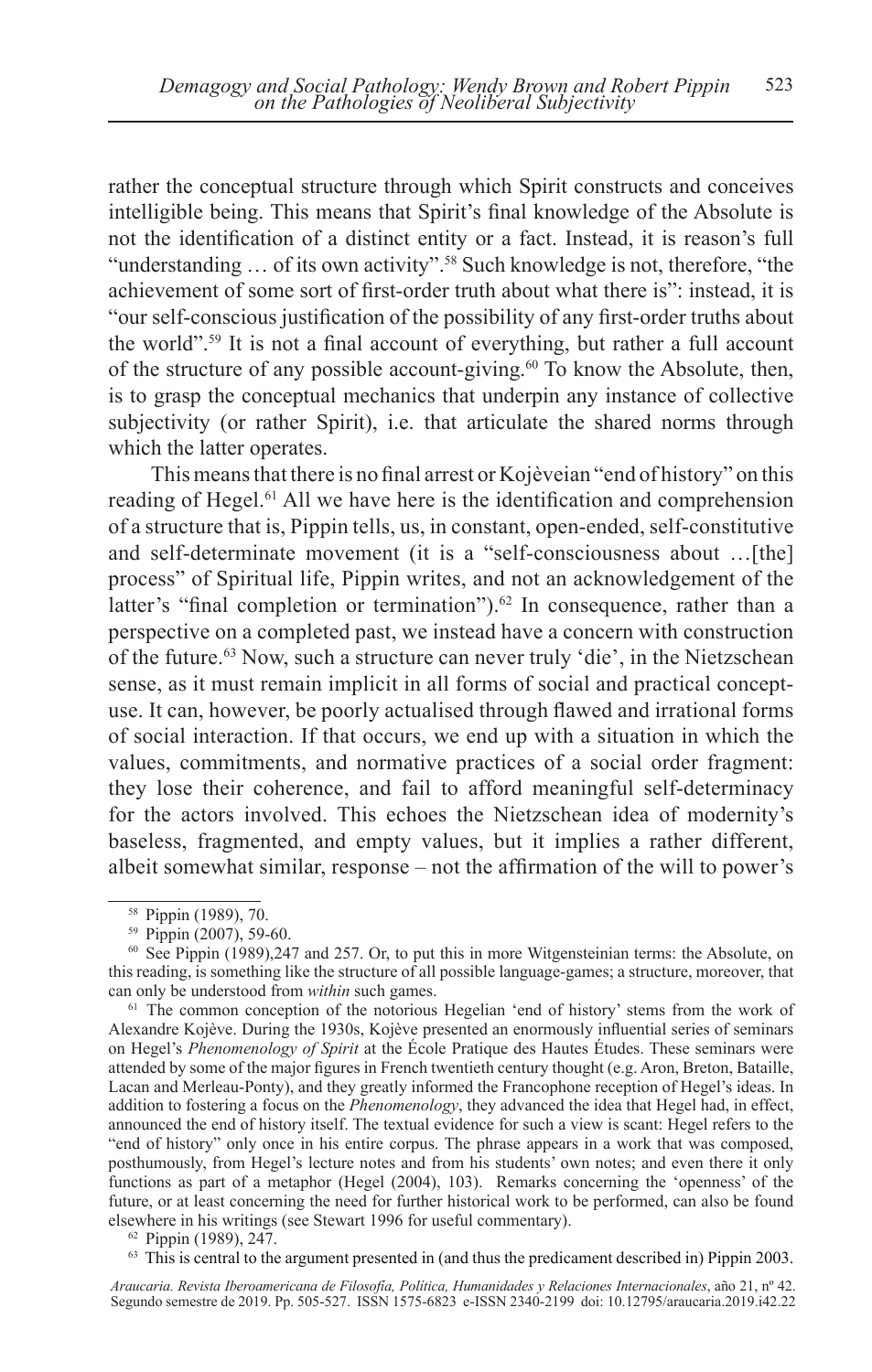creative potential, but rather the creation, through the norms of collective self-determinacy, of a shared future.<sup>64</sup>

I have argued that the loss, or occlusion, of such a future is the pathology that underpins a great deal of modern demagogic politics. I shall close by looking at a particularly extreme illustration of this point: namely, the demagogic rhetoric of the new far-right, as advanced by some of the latter's prominent theorists. Their rhetoric can, I think, serve to illustrate the relevance of both Brown's emphasis on particularisation and the Hegelian loss of meaning and direction that I outlined earlier. This is because their particular version of demagogy is itself a flawed, symptomatic response to the problems identified by both Brown and Pippin. On the one hand, it reflects, and serves to channel, the anger and disillusionment bred by the particularisation that Brown describes. On the other, it offers palliative answers to such frustrations; answers that correctly identify a broader collapse of meaning and purpose, but which respond to that collapse by affirming the comforting but illusory sureties of tradition, nation, and biological identity, rather than by endorsing any kind of collective, universal orientation towards the future.

One of the peculiarities of the new Right is the degree to which it sometimes echoes, however inadvertently, the so-called 'identity politics' and criticisms of universalism that have been associated with the theoretical Left for the past several decades. This follows from its hostility to a globalised and purportedly multicultural (neo-)liberal order, and from its readiness to assert the authenticity of national and ethnic identity in opposition to such marketised cosmopolitanism. In France, for example, Alain de Benoist has claimed that the abstract universalism commonly associated with the European Enlightenment "is the basis of all totalitarianisms", and that such "homogenising universalism is only the projection and the mask of an ethnocentrism extended over the whole planet";<sup>65</sup> likewise, in Russia, Aleksandr Dugin can be found claiming that the assertion of purportedly universal values is really "a form of ideological expression against a multiplicity of cultures".<sup>66</sup> Against the abstract universality that they associate with those values, writers such as these affirm the importance of qualitative particularity and identity, albeit understood in terms of *ethnos*, nation and race.67 I would argue that the rhetoric and appeal of demagogic theorists such as these accords with Brown's account of neoliberalism's degeneration of the social, and with her claims concerning the ways in which

<sup>&</sup>lt;sup>64</sup> Mark Fisher's insightful comments on neoliberal society's inability to think the future are highly relevant here (see, for example, Fisher 2014)

<sup>65</sup> de Benoist and Champetier, undated 66 Dugin (2018), 193.

<sup>67</sup> Dugin, for example, understands "*ethnos*" as a "community of language, religion belief" and "daily life" (Dugin (2018), 47); similarly, Guillaume Faye has called for a revitalisation of "the values of the *arché*", and for "a folk community founded on the law of blood, culture and memory" (Faye (2010), 75).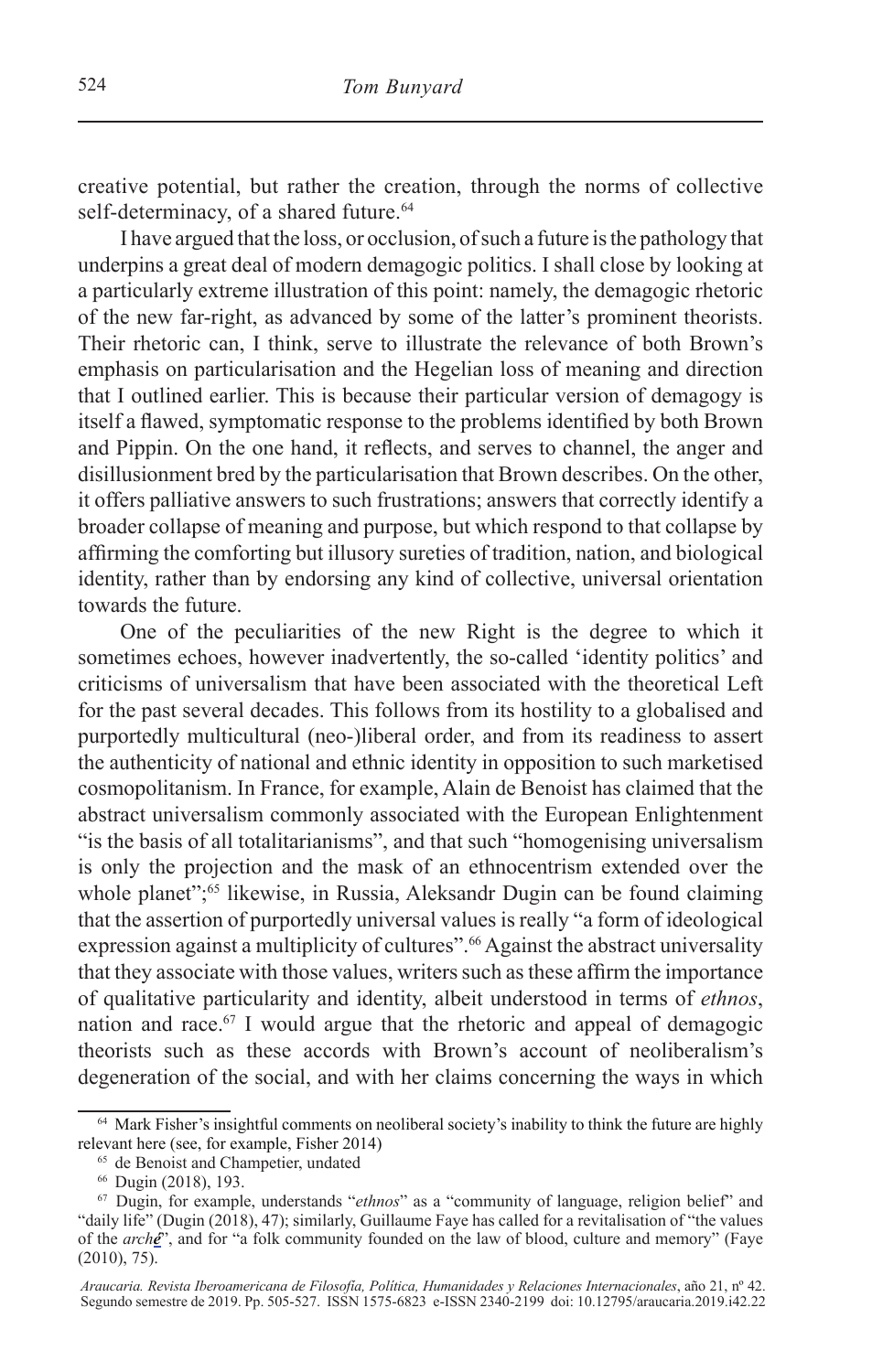the privatisation of the social produces modes of subjectivity that are inclined to express unrest through the reactive assertion of particularity. This feeds, and is fed by, the demagogic presentation of reactive and confusedly particularistic images of the meaning and orientation once afforded by the sociality that neoliberalism has steadily effaced. The nature of that particularisation fosters conservative retrospection (nation, tradition, heritage, etc.). Yet what is really missing, according to the perspective that I have tried to outline here, is an orientation towards the future. The difficult solution implied by Pippin's conception of social pathology, at least as I have employed it here, is to pursue such an orientation through the creation of structures and forms of interaction that differ from the empty universality of marketised equivalence, and that run counter to the antagonistic and essentialist particularity that characterises demagogic reactions to this malaise. Seen in these terms, then, modern demagogy can be understood as a symptom of a set of pathologically flawed social relations.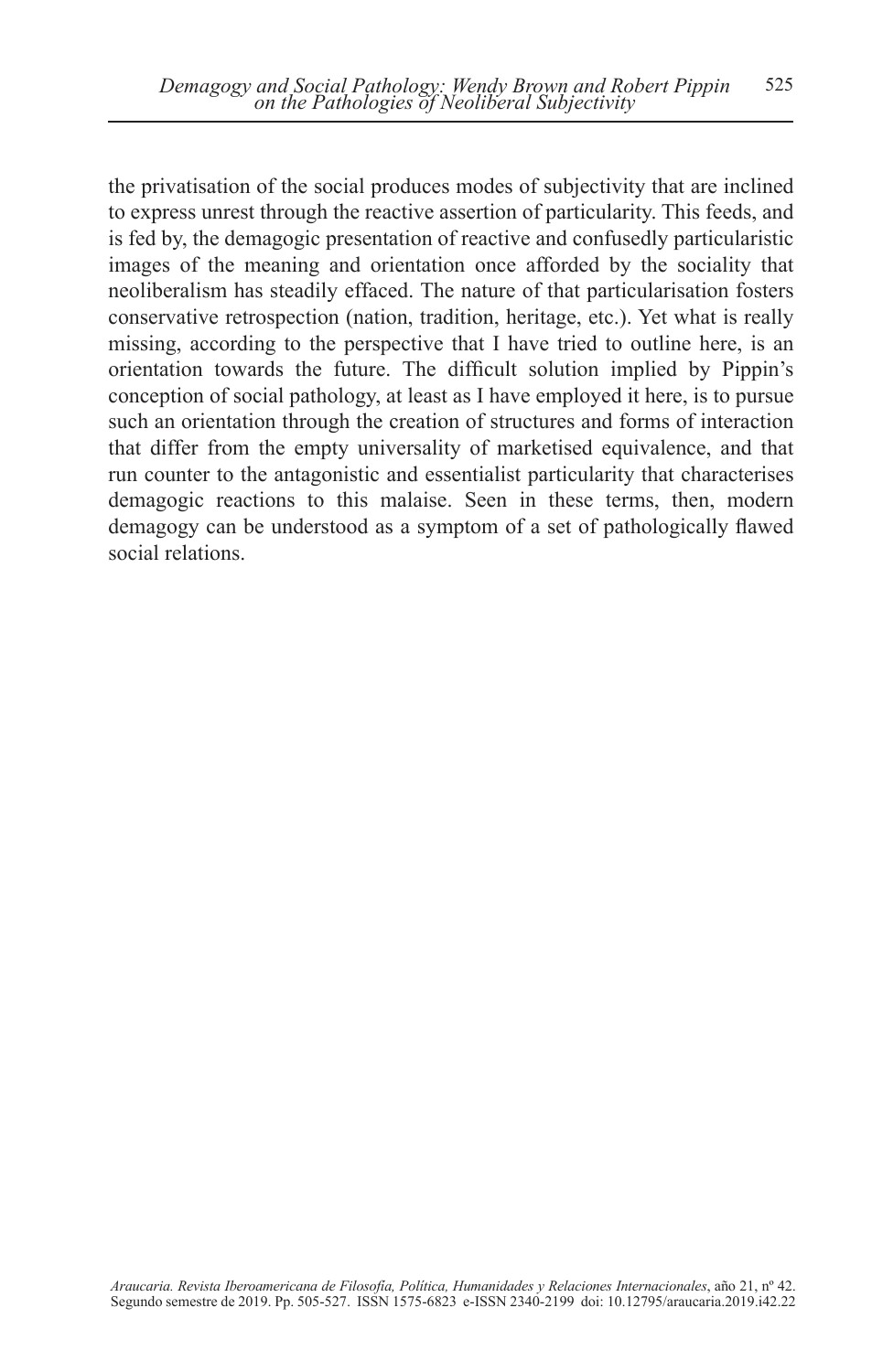### **References:**

- de Benoist, Alain, and Champetier, Charles (undated). 'Manifesto of the French New Right in Year 2000'. Available at https://pdfs.semanticscholar. org/5388/a0f125887a784acd36b2d2166705d42ae678.pdf
- Brecher, Bob (2019). 'Universities: The Neoliberal Agenda', in Clack, Beverley, and Paule, Michele (eds.), *Interrogating the Neoliberal Lifestyle*. London: Palgrave Macmillan.
- Brown, Wendy (2015). *Undoing the Demos: Neoliberalism's Stealth Revolution*. New York: Zone Books.
- Brown, Wendy (2018). 'Neoliberalism's Frankenstein: Authoritarian Freedom in Twenty-First Century "Democracies"'. *Critical Times*, Vol.1, No.1.
- Chitty, Andrew (2013). 'Recognition and Property in Hegel and the Early Marx'. *Ethical Theory and Moral Practice*, Vol.16, No.4.
- Clark, John P. (2013). *The Impossible Community: Realising Communitarian Anarchism*. New York: Bloomsbury.
- Dugin, Aleksandr (2018). *The Fourth Political Theory*. London: Arktos.
- Faye, Guillaume (2010). *Archeofuturism: European Visions of the Post-Catastrophic Age*. London: Arktos.
- Fisher, Mark (2014). *Ghosts of My Life: Writings on Depression, Hauntology and Lost Futures*. Winchester: Zero Books.
- Graeber, David (2013). 'On the Phenomenon of Bullshit Jobs: A Work Rant'. *Strike!*, # 3.
- Hegel, Georg Wilhelm Friedrich (1969). *The Science of Logic*. Translated by AV Miller. New York: Humanity Books.
- Hegel, Georg Wilhelm Friedrich (1977). *The Phenomenology of Spirit*. Translated by AV Miller. Oxford: Oxford University Press.
- Hegel, Georg Wilhelm Friedrich (2005). *The Philosophy of Right*. Translated by SW Dyde. New York: Dover Publications.
- Houlgate, Stephen (2005). *An Introduction to Hegel: Freedom, Truth and History*. Oxford: Blackwell.
- Inwood, Michael (2003). *A Hegel Dictionary*. Oxford: Blackwell.
- Marx, Karl (1975). *Early Writings*. Translated by Rodney Livingstone and Gregor Benton. Middlesex: Penguin.
- Marx, Karl (1990). *Capital*, Volume 1. Translated by Ben Fowkes. London: Penguin.
- Mirowski, Philip (2013). *Never Let a Serious Crisis Go to Waste: How Neoliberalism Survived the Financial Meltdown*. London: Verso.
- Nagle, Angela (2017). *Kill all Normies: The Online Culture Wars from Tumblr and 4chan to Trump and the Alt-Right*. Winchester: Zero Books.